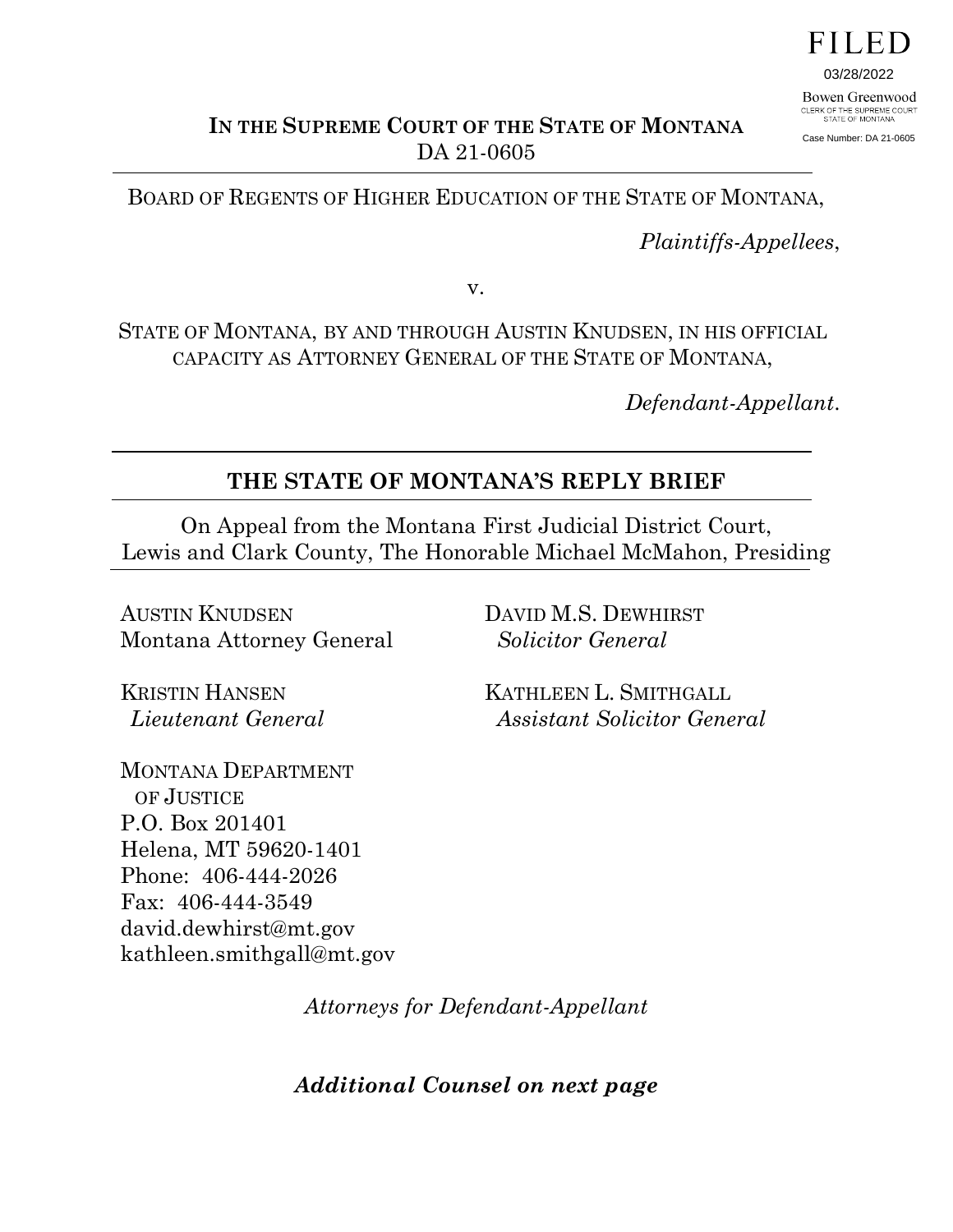Martha Sheehy Sheehy Law Firm P.O. Box 584 Billings, MT 59103-0584 Phone: 406-252-2004 msheehy@sheehylawfirm.com

Ali Bovingdon MUS Chief Legal Counsel Office of Higher Education P.O. Box 203201 Helena, MT 59620-3201 abovingdon@montana.edu

Kyle A. Gray Brianne C. McClafferty Emily J. Cross Holland & Hart LLP 401 North 31st Street, Suite 1500 P.O. Box 639 Billings, MT 59103-0639 Phone: 406-252-2166 kgray@hollandhart.com bcmcclafferty@hollandhart.com ejcross@hollandhart.com

*Attorneys for Plaintiffs-Appellees*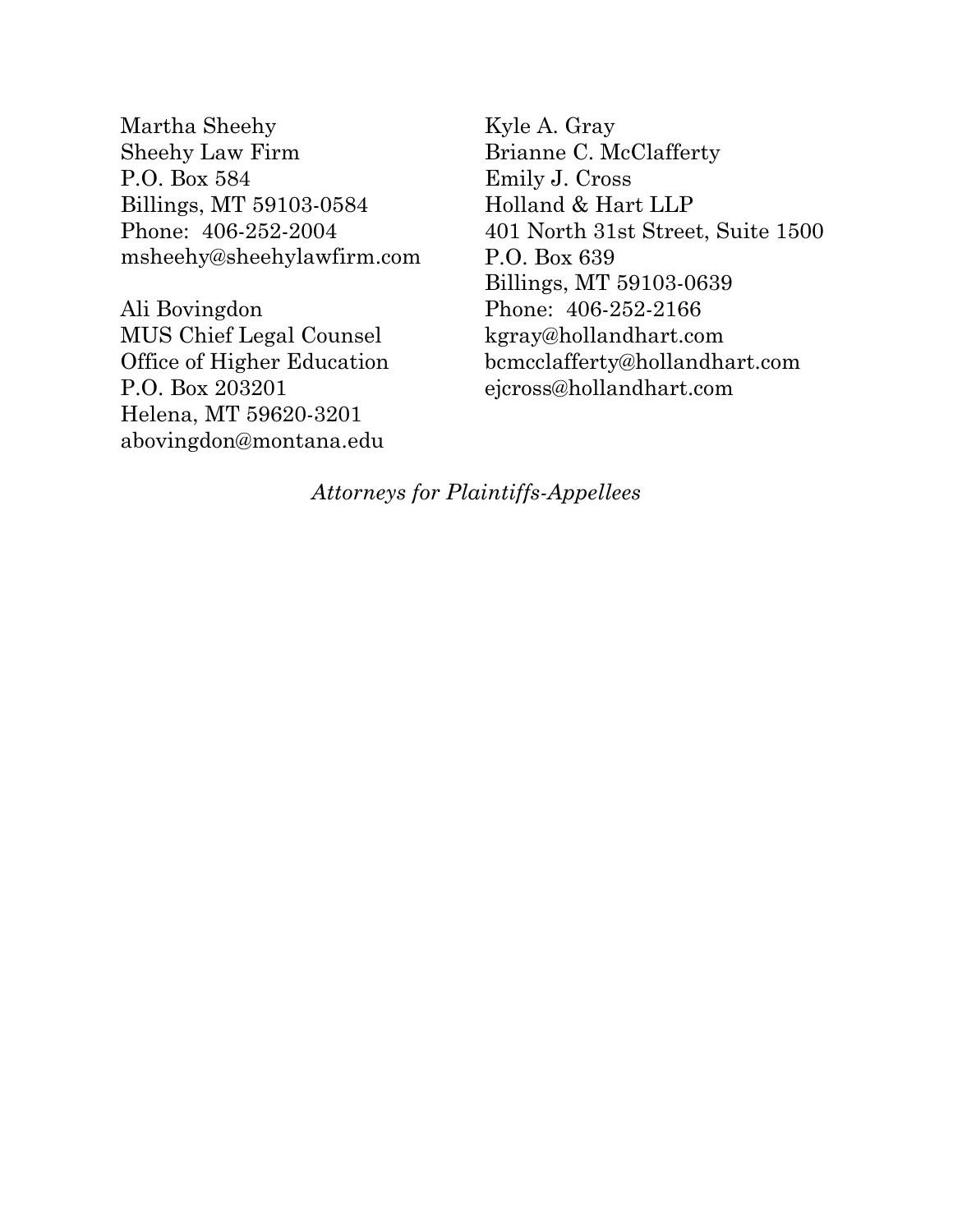## **TABLE OF CONTENTS**

|  | I. The Board's authority is limited to academic, financial, and   |  |
|--|-------------------------------------------------------------------|--|
|  | A. The Constitution and the Convention debates support a          |  |
|  | B. Binding precedent supports a limited grant of authority to     |  |
|  |                                                                   |  |
|  | II. Firearm regulation does not fall within the Board's academic, |  |
|  | III. HB 102 is the law of the land, including on MUS campuses 15  |  |
|  |                                                                   |  |
|  |                                                                   |  |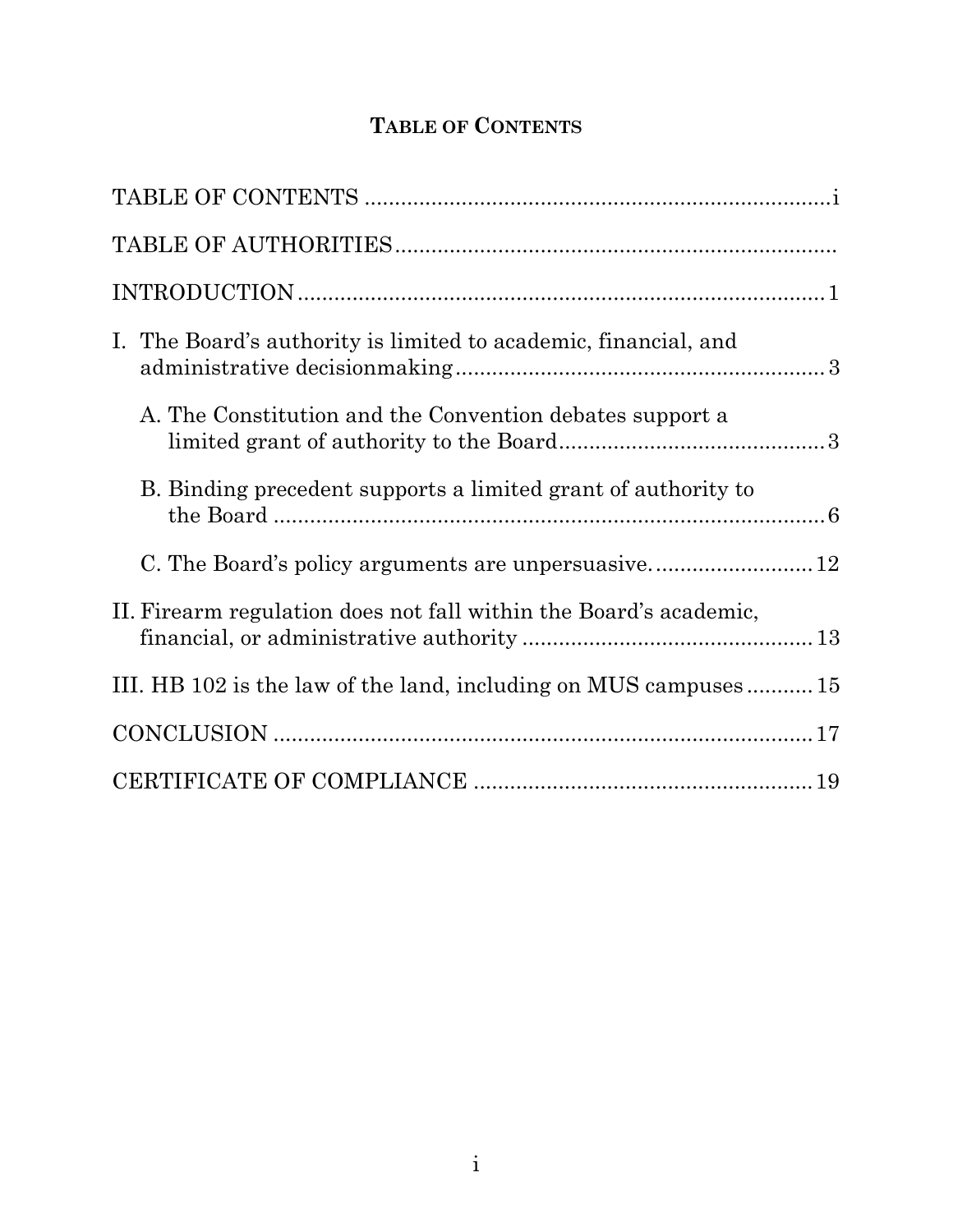### **TABLE OF AUTHORITIES**

### **Cases**

| Board of Regents v. Judge,                         |  |
|----------------------------------------------------|--|
| Duck Inn v. Mont. State University-Northern,       |  |
| Koch v. Yellowstone Cnty.,                         |  |
| Sheehy v. Comm'r of Political Practices for Mont., |  |
| State v. Andre,                                    |  |

# **Other Authorities**

### Montana Constitution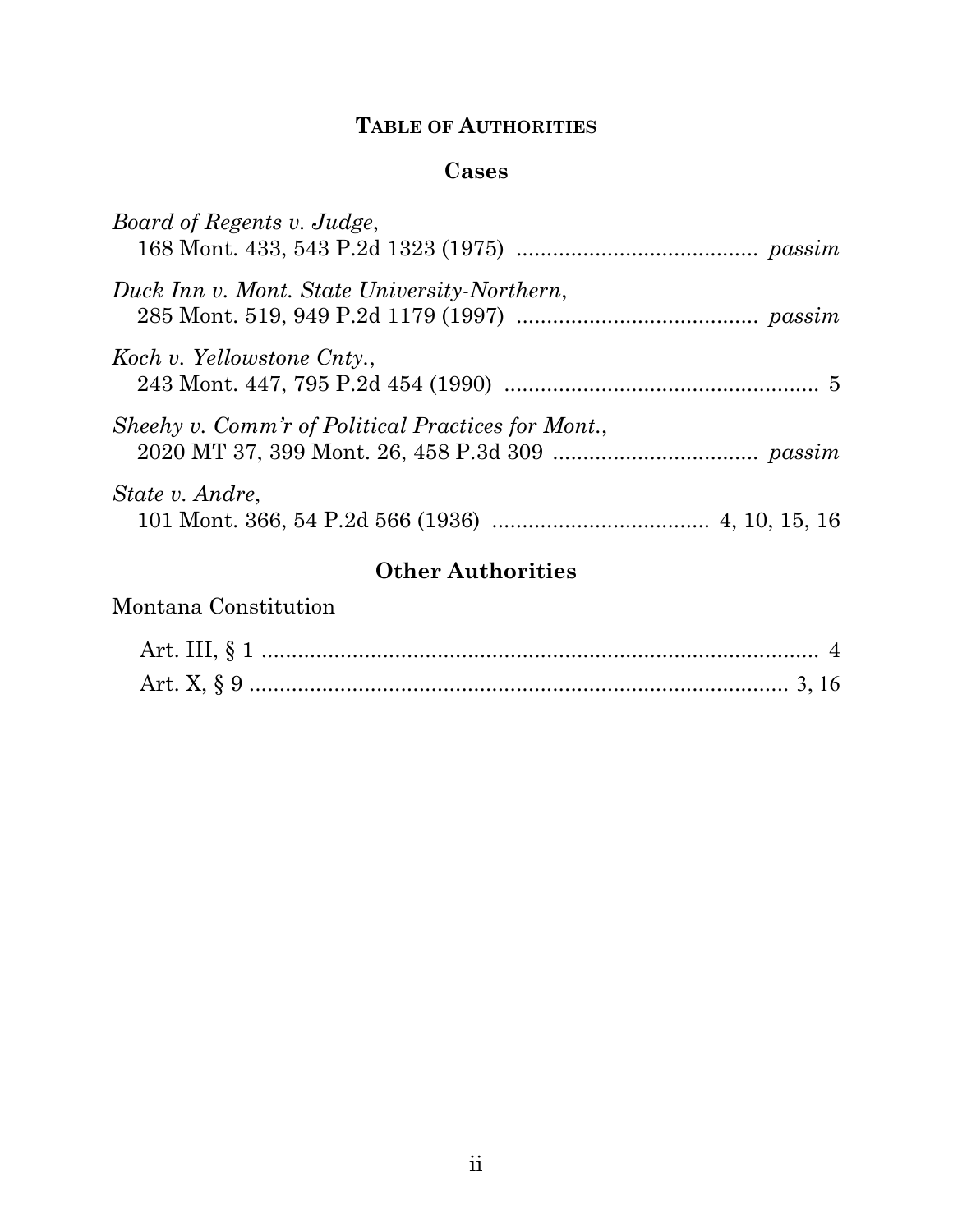#### **INTRODUCTION**

The Board of Regents disagrees with HB 102 and would prefer to keep its own policy—Policy 1006—in place. But the Board's preferences play no role in questions of constitutional interpretation. This Court must consider the constitutional text, structure, and history as well as its own case law interpreting the Board's authority. Each of these considerations supports a limited grant of authority to the Board over academic, administrative, and financial decisionmaking in the MUS. Those areas of exclusive Board power simply don't capture the policymaking set forth in HB 102.

Despite protests to the contrary, the Board's arguments—which Judge McMahon rubber-stamped—elevate the Board to a fourth branch of government, giving it a share of power equal to the police power entrusted to the Legislature. *See* Board Br. 17–18. The Board claims that under its "narrow" interpretation, it is the ultimate authority over anything that "affect[s] the MUS and its campuses." Board Br. 11. And if that sounds shocking, it is because it is shocking. This interpretation gives the Board the power to ignore or override any legislative act that impacts MUS campuses. At a minimum, this makes the Board a fourth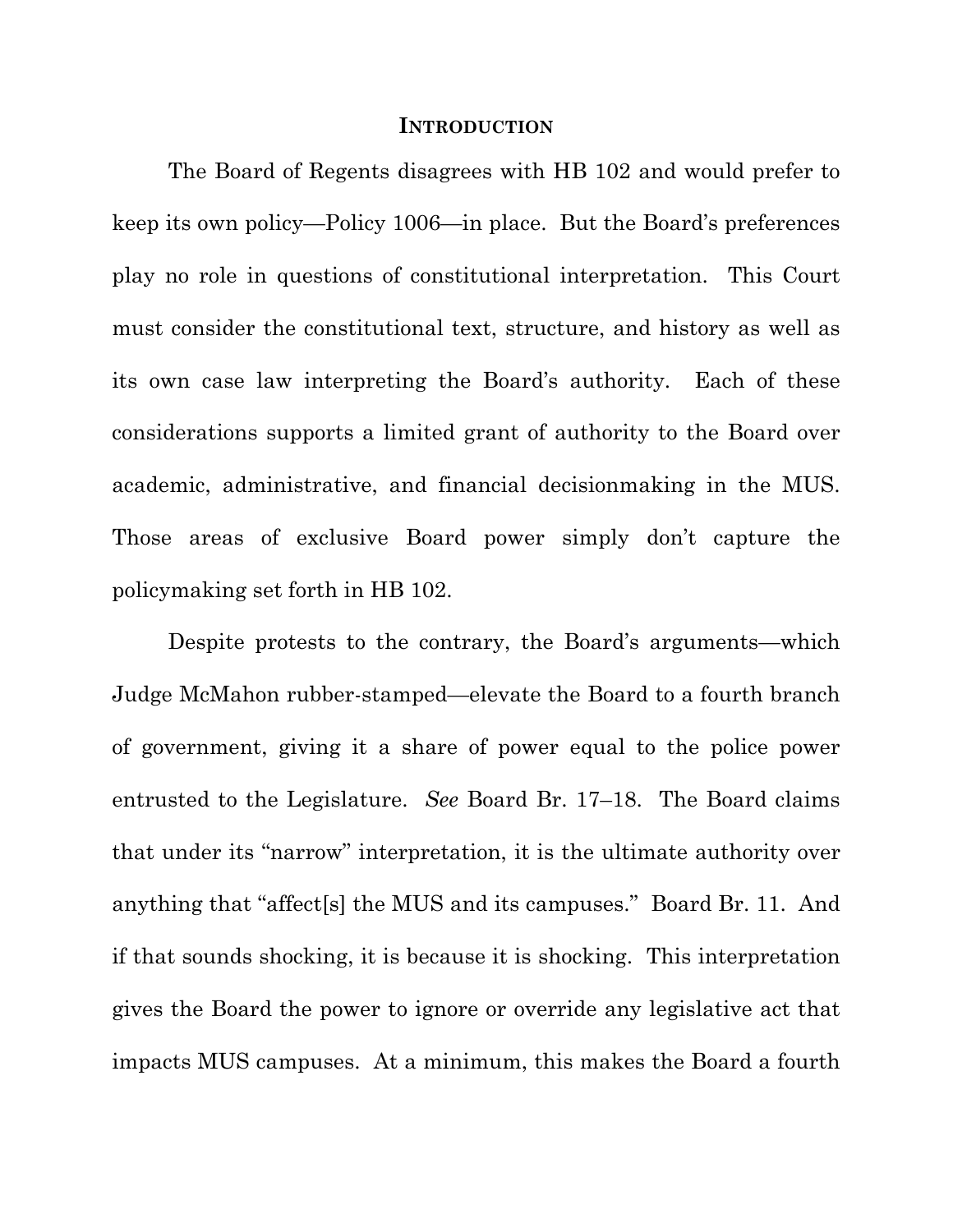branch of government, and at a maximum, makes the Board an entire government unto itself. There's no way around it: under the reasoning adopted below, the MUS is now something of a principality, divorced from the rest of the Montana body politic, and ungoverned by the State's democratically elected leaders. Logically, the Board's arguments lead to no other result. Yet while the Board attempts to soft-peddle its arguments' jarring implications, Judge McMahon said all the quiet parts out loud. Luckily for everyone, this Court has rejected such an extreme interpretation. *See Sheehy v. Comm'r of Political Practices for Mont.*, 2020 MT 37, 399 Mont. 26, 458 P.3d 309; *Duck Inn v. Mont. State University-Northern*, 285 Mont. 519, 949 P.2d 1179 (1997); *Board of Regents v. Judge*, 168 Mont. 433, 543 P.2d 1323 (1975).

The Board's authority is not unlimited on MUS campuses. Its authority is limited to academic, financial, and administrative management of the MUS. HB 102 falls outside that limited authoritative ambit. Therefore, the Board's contrary policy must yield to HB 102, a duly enacted law passed by the Legislature and signed into law by the Governor.

2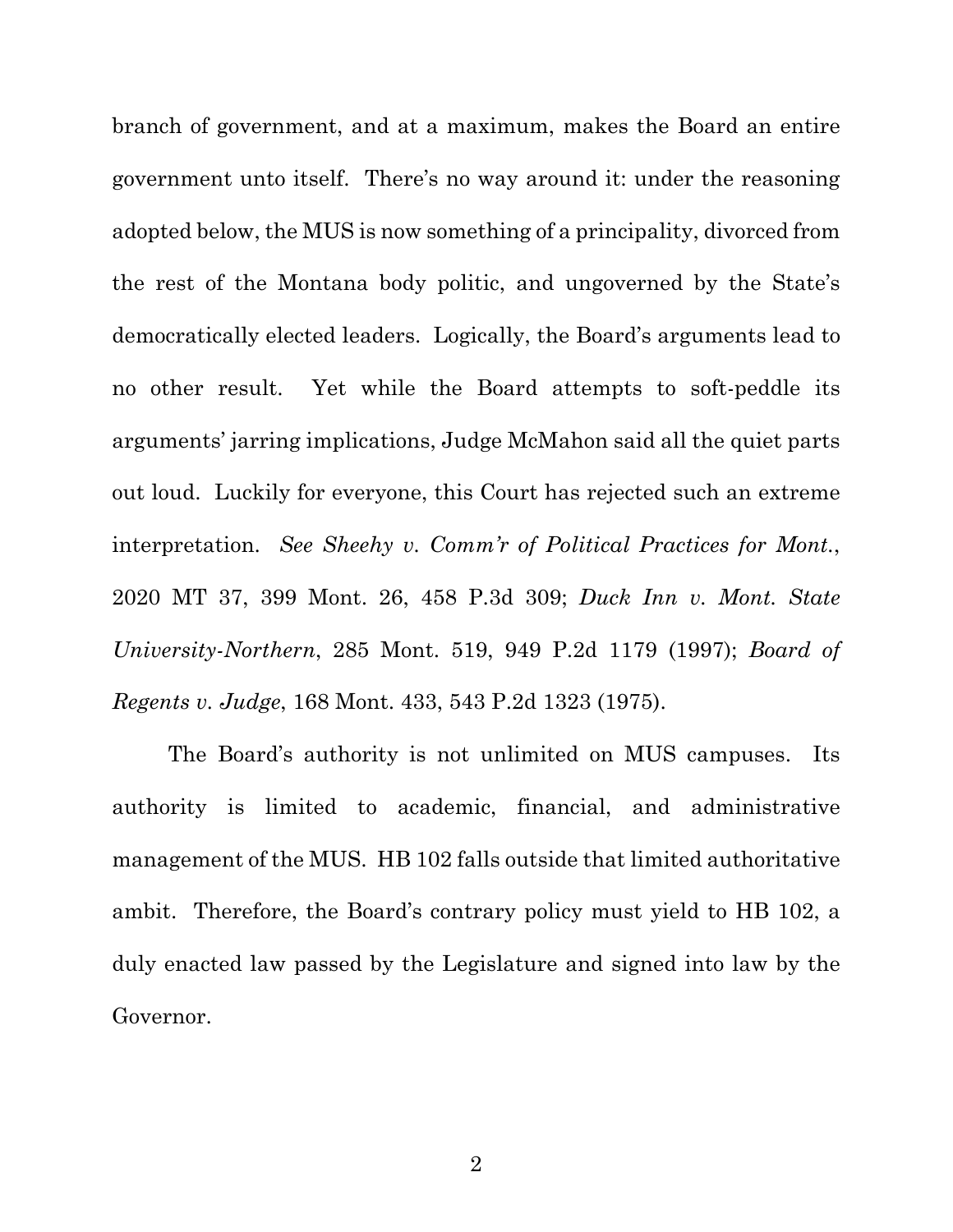**I. The Board's authority is limited to academic, financial, and administrative decisionmaking.** 

The Board's interpretation that it has authority over anything that "affects the MUS and its campuses" is untenable. Board Br. 11. The Constitution's text and structure—and this Court's own cases—support a narrower grant of authority to the Board.

#### **A. The Constitution and the Convention debates support a limited grant of authority to the Board.**

The Board argues that "the plain language of Article X, Section 9 grants to the Board, and not the Legislature, authority to institute firearms policy on its campuses." Board Br. 9. In support of this assertion, the Board makes several arguments, none of which are availing.

The Board's primary argument is that because the Constitution grants the Board the "full power," then only the Board can regulate any activity that will "affect the MUS and its campuses." Board Br. 9, 11. But this phrase does not accomplish what the Board wants it to. As the State has argued, the very text of this grant of authority limits this "full power" to the power "to supervise, coordinate, manage and control the Montana university system." MONT. CONST. art. X, § 9; *see also* State Br.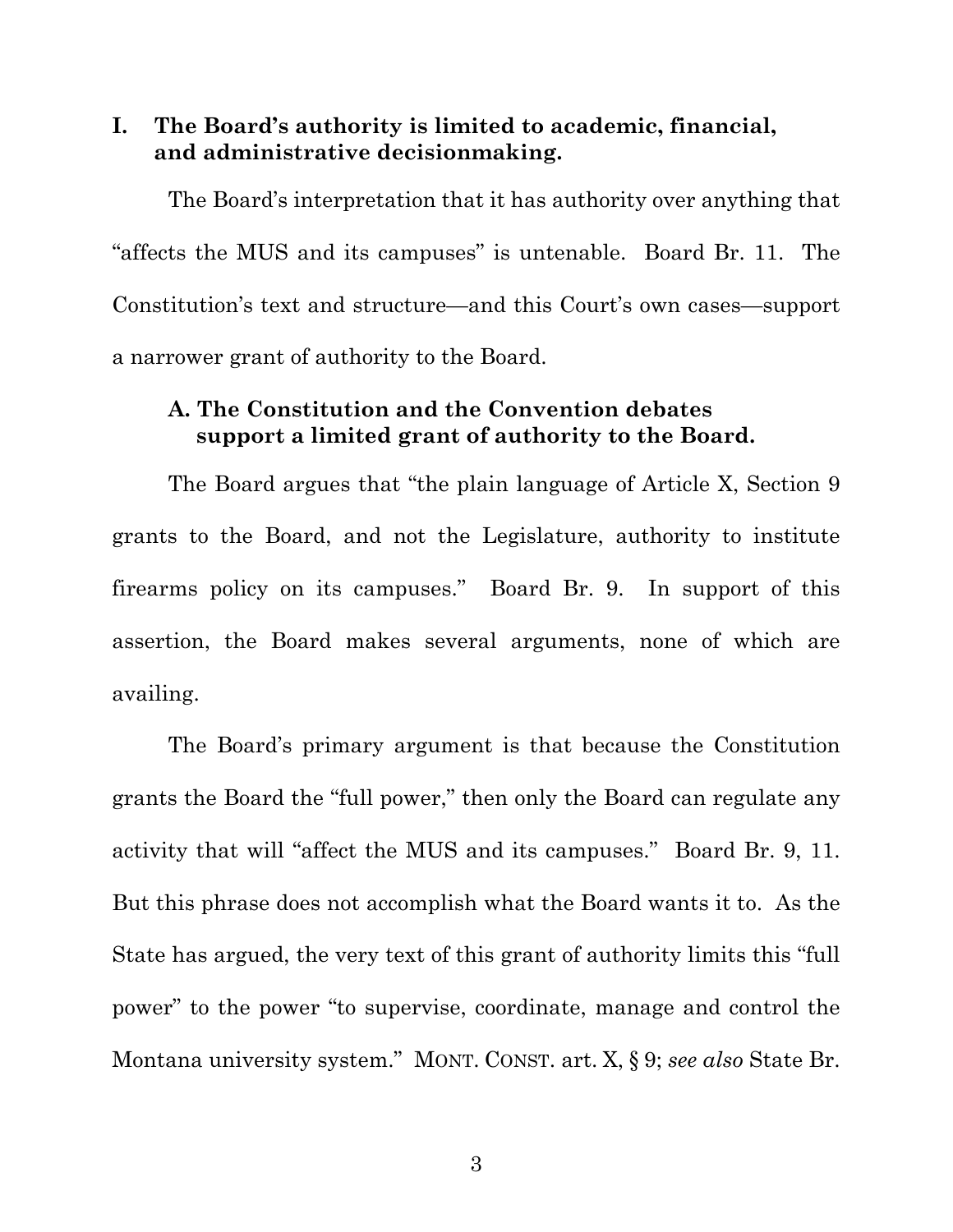11. This is not the power over anything and everything that will affect the MUS and its campuses.

The question, then, is what the limiting language "to supervise, coordinate, manage and control" means. The Board doesn't answer this question, instead repeating its mantra that "full power" means power over anything that will "affect the MUS and its campuses." Board Br. 11. Nor does the Board identify a limiting principle to its *"full power" means "full power"* argument. But as the State explained in its opening brief, this interpretation is wrong. State Br. 11–13. "Full power" must mean something more limited given the text and structure of Montana's constitution. The Constitution didn't establish a governing document for two separate governments. The Board remains a constituent part of Montana Government—indeed a subsidiary of the Executive Branch. *Sheehy*, ¶ 11, n.1. Except in highly limited circumstances, it may not exercise authority belonging to another branch—it is still subject to the executive, legislative, and judicial branches. *See* MONT. CONST. art. III, § 1; *see also* State Br. 12. And only the Legislature has the power to enact statewide public health and safety laws. *See State v. Andre*, 101 Mont. 366, 371, 54 P.2d 566, 570 (1936). Both the Constitutional Convention

4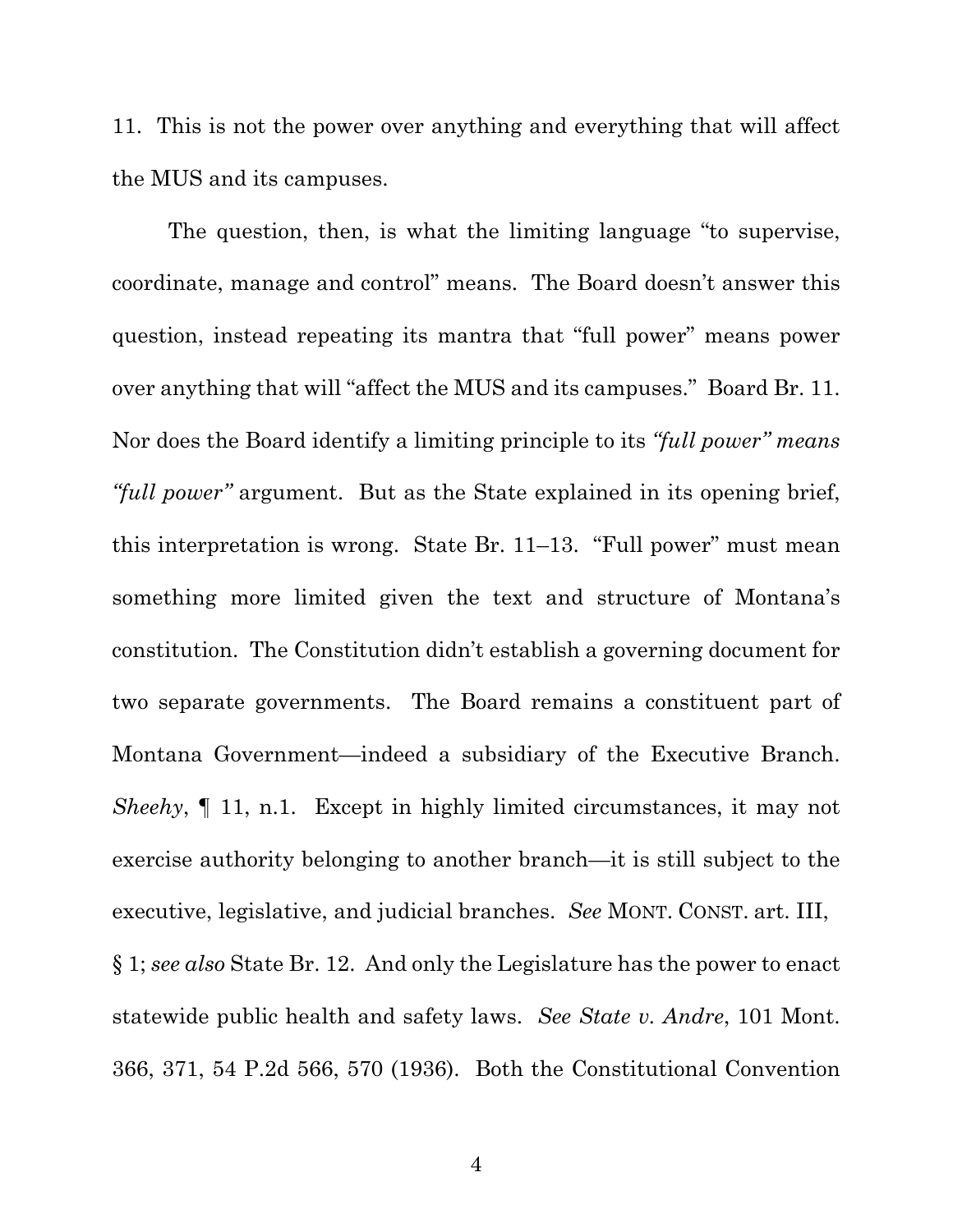debates and this Court's precedent foreclose the Board's argument to the contrary.

In the State's opening brief, the State cited extensively to the debates at the 1972 Constitutional Convention. *See* State Br. 14–16. These debates do not demonstrate that the framers sought to remove any political involvement whatsoever from university management, but rather that they sought to establish a certain level of independence for the Board. *See, e.g.*, App. C, 16; App. D, 22–30. And this independence was aimed at streamlining day-to-day decisionmaking over academic, financial, and administrative affairs. *See* State Br. 14–16; *see also* App. C., 10, 14–15, 19, 34–35.

In response to this extensive evidence, the best the Board can do is cite to an Education Committee's report to the delegates, which just reiterates that the Board should be an independent entity—a proposition with which no one disagrees. *See* Board Br. 10. The correct question is *how independent* the Board ought to be. Nothing in the Convention debates suggests that the Board was intended to be completely free from state laws affecting the university system. State Br. 14–16. Instead, these debates showcase a general understanding that the Board would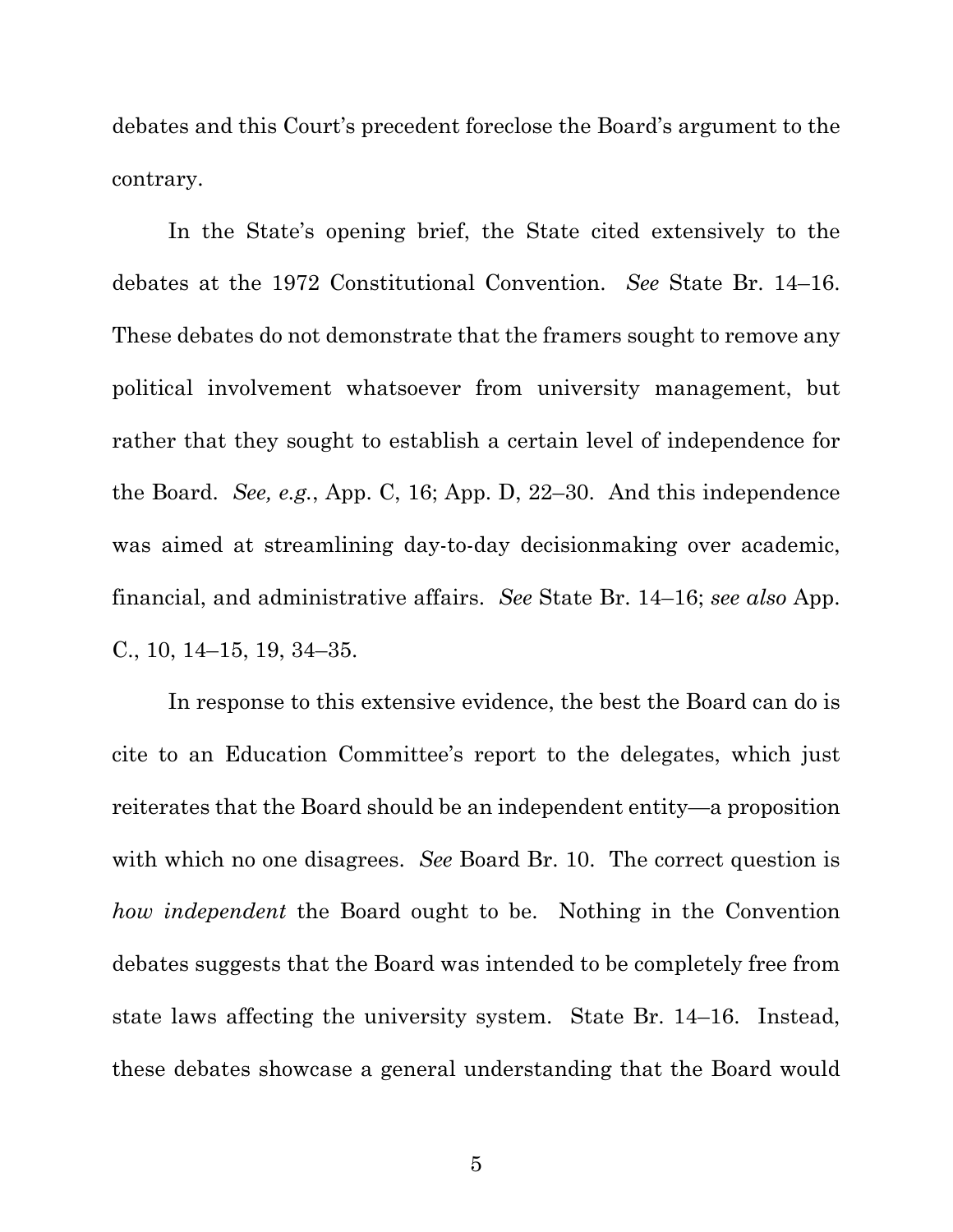exercise independence over "academic, financial, and administrative affairs." App. D, 8; *see also* State Br. 14–16. The Board doesn't attempt to disprove the State's Convention evidence, because it cannot.

#### **B. Binding precedent supports a limited grant of authority to the Board.**

In another attempt to skirt the issue, the Board next argues that "this Court never attempted to narrow the scope of the Board's authority in [*Sheehy*, *Duck Inn*, or *Judge*]." That's simply incorrect. *See Sheehy*, ¶ 41 (McKinnon, J., concurring) ("The Board cannot abridge rights protected by the federal or state constitutions, and is subject to state legislation enforcing state-wide standards for public welfare, health, and safety."); *Duck Inn*, 285 Mont. at 523, 949 P.2d at 1182 ("[T]he public policy of the State of Montana is set by the Montana Legislature through its enactment of statutes."); *Judge*, 168 Mont. at 449, 543 P.2d at 1332 ("The Regents are a constitutional body in Montana government subject to … the public policy of this state."). The cases all shed some light on the constitutional contours of the Board's authority. Board Br. 16. But the Board eschews those cases because they each affirm a limited view of its authority. The cases, therefore, directly contradict the Board's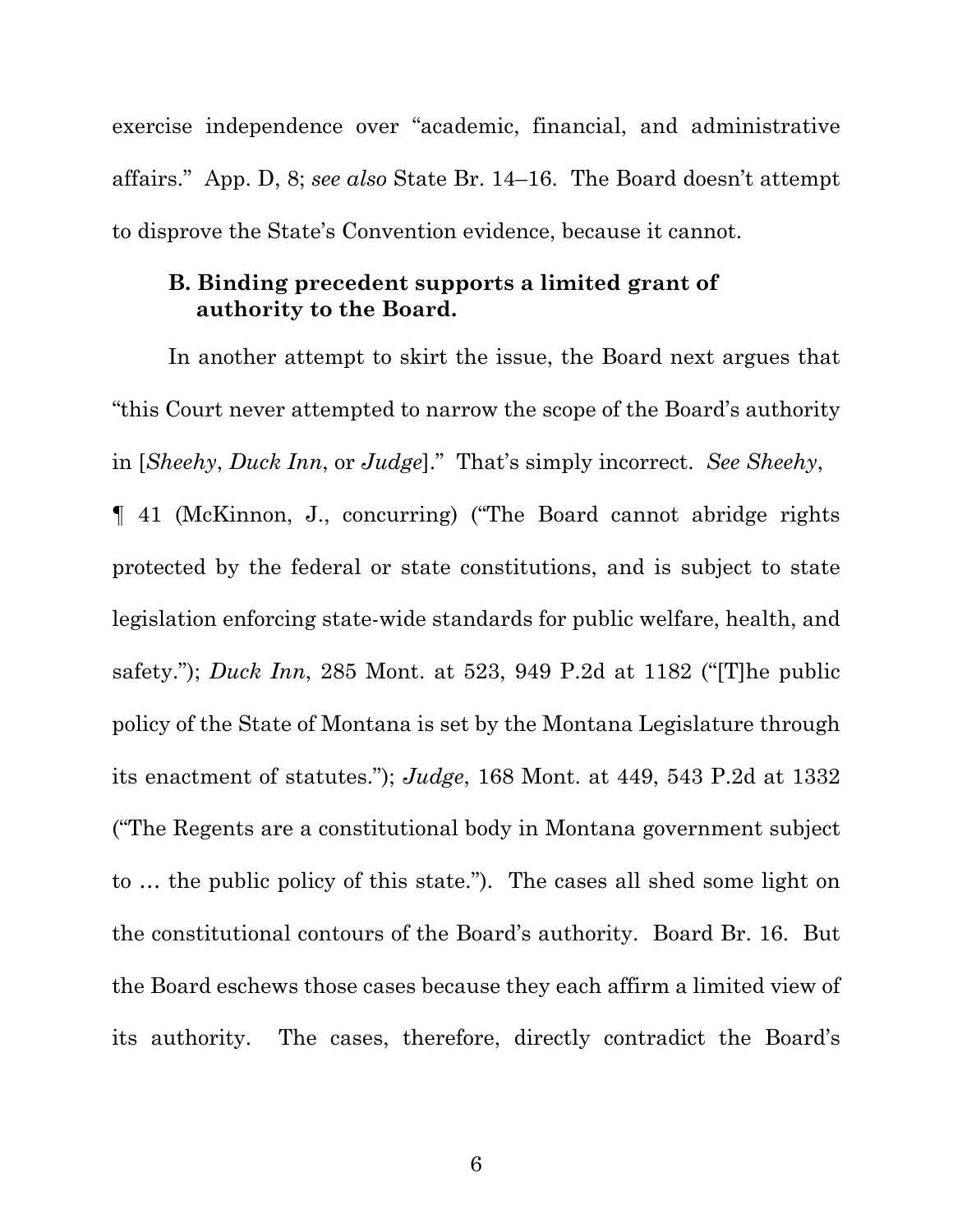argument that it possesses full power over anything that affects the MUS. Board Br. 11.

*Judge*, *Duck Inn*, and *Sheehy* are each consistent with the framers' understanding of the Board's powers. *Judge*—the only case arising from a dispute between the Legislature's constitutional powers and the Board's—reaffirms that the Board has significant constitutional authority over the limited subject matter within its domain. *See Judge*, 168 Mont. at 443–44, 543 P.2d at 1329–30; *see also* State Br. 17–19. But this Court also explained that the Constitution's grant of authority to the Legislature and other branches still serve as a limitation on the scope of the Board's authority—that is, what is included in the Board's domain. *Judge*, 168 Mont. at 443, 543 P.2d at 1329–30. The Board's authority is limited to "academic, administrative and financial matters of substantial importance to the system." *Id.* at 454, 543 P.2d at 1333. Although *Sheehy*  and *Duck Inn* did not squarely address a conflict between the Legislature and the Board, the issues in both cases involved the MUS's financial, administrative, and academic interests. *See Sheehy*, ¶ 29; *Duck Inn*, 285 Mont. at 524, 949 P.2d at 1182; *see also* State Br. 17–22. This, of course, is consistent with both *Judge* and the Convention debates.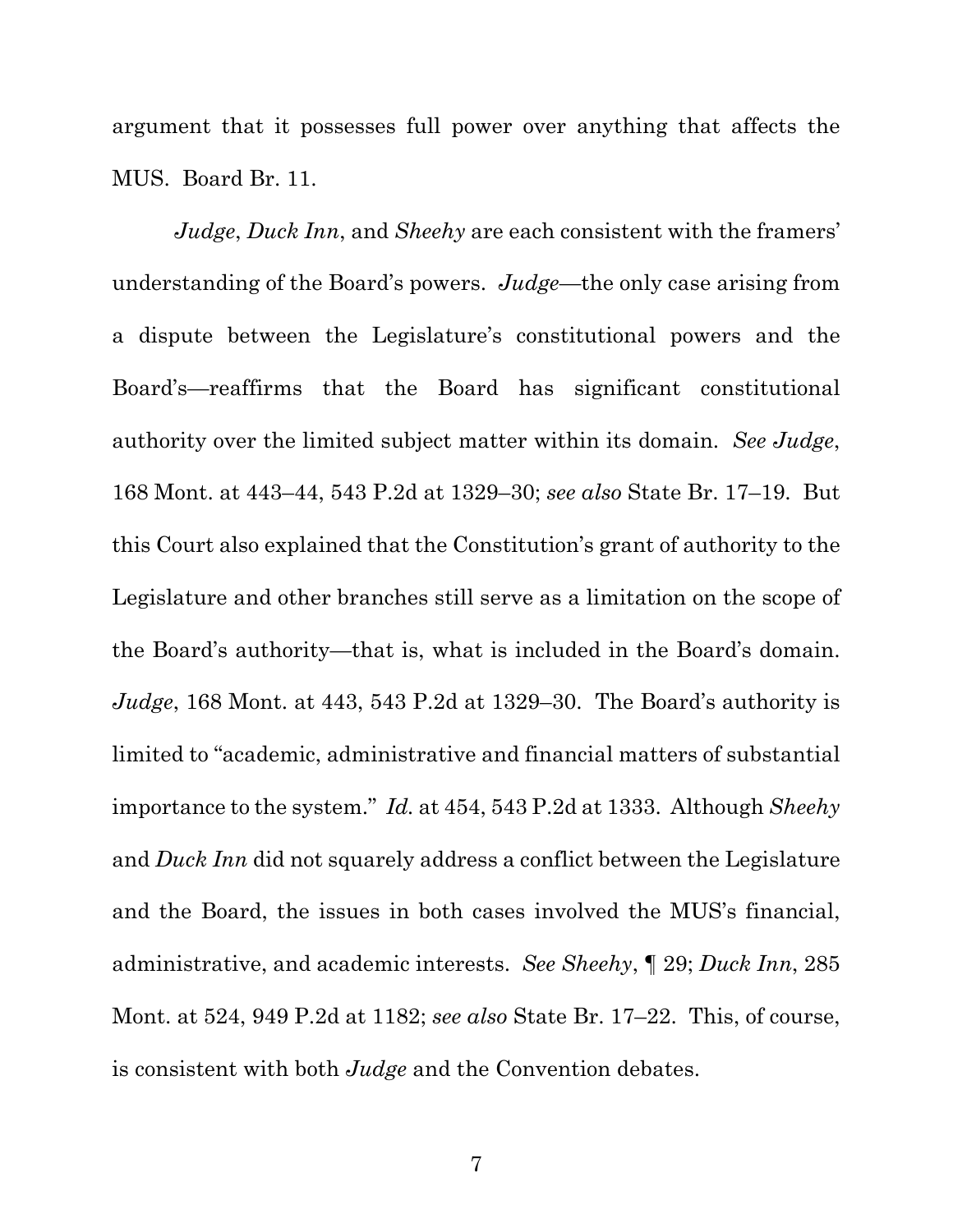The Board responds that, although these disputes each related to funding for the MUS, the Court never stated or implied that the Board's power was limited to only funding issues. Board Br. 15. But in each of these cases, the issues fell squarely within these well-established powers. *Judge*, the only case with a direct conflict, held that the Legislature could not commandeer the pay decisions for university presidents because these decisions are quintessentially academic, financial, and administrative. *Judge*, 168 Mont. at 454, 543 P.2d at 1335.

The Board claims that "this Court never attempted to narrow the scope of the Board's authority in any of these opinions, even though the factual circumstances of each … provided an opportunity to do so." The cases don't support this conclusion. *See* State Br. 17–22. This Court did limit the Board's authority. For example, in *Judge*, this Court considered the appropriation in light of the Board's authority over "academic, administrative and financial matters." *Judge*, 168 Mont. at 454, 543 P.2d at 1335. In that case, the Legislature appropriated monies to the MUS that were contingent upon salary restrictions. *Id*. at 441, 543 P.2d at 1328. Even though these were "seemingly minor conditions," it was significant that they were still related to the "academic, administrative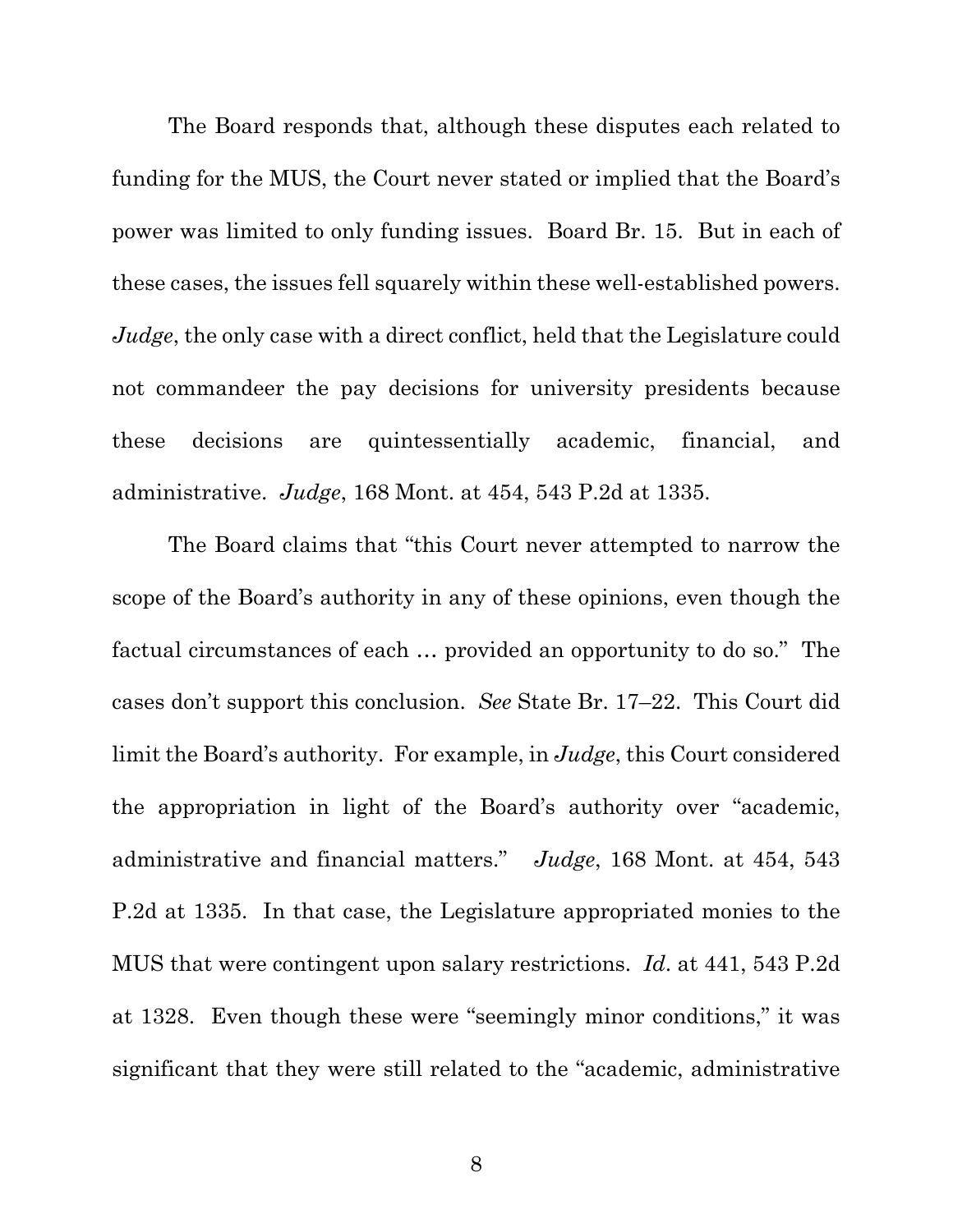and financial matters" of the university system. *Id.* at 454, 543 P.2d at 1335.

In *Duck Inn*, the challenged law allowed the Board to rent campus facilities. *Duck Inn*, 285 Mont. at 523, 949 P.2d at 1181. This Court held that because the Board already had independent authority over renting its facilities—an academic, administrative, *and* financial matter—the Legislature could delegate specific responsibilities within this authority to the Board. *See Duck Inn*, 285 Mont. at 526, 949 P.2d at 1183. While the Board seeks to disregard the factual circumstances of these cases, this Court's analysis of the Board's authority over academic, administrative, and financial matters was critical to each of its decisions.

The Board seems to compare the previous grant of authority which was repealed by HB 102—over firearm regulation to the delegation in *Duck Inn*. It argues—without citation—that the Legislature's previous grant of authority to the Board to regulate firearms was simply an "acknowledge[ment]" of the Board's existing authority. Board Br. 13 n.6. But unlike in *Duck Inn*, this legislative grant of authority over firearm regulation does not fall within the Board's independent authority over academic, administrative, or financial matters—unless those terms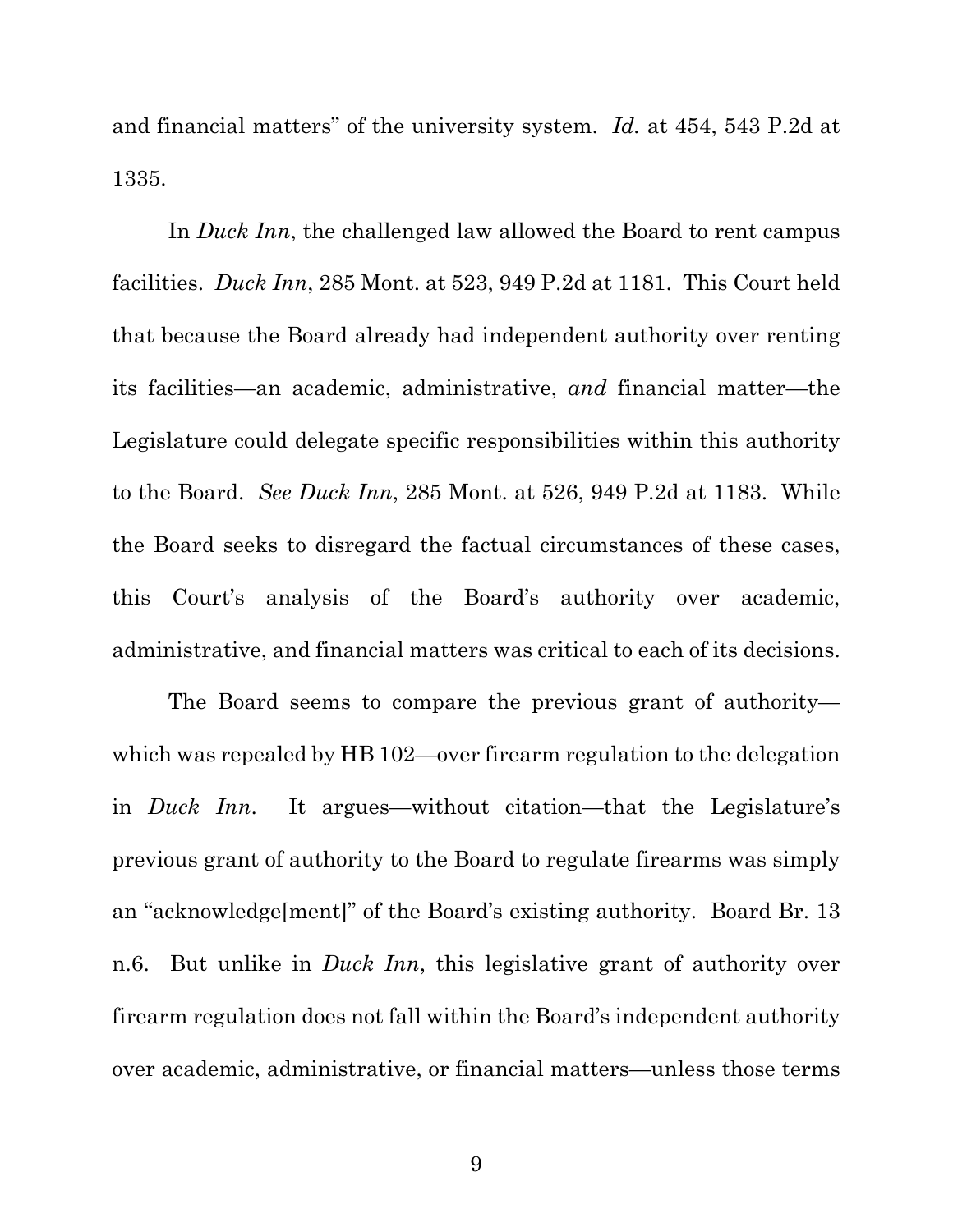are so capacious they cover virtually every matter. The framers envisioned the Board managing MUS campus facilities and managing capital costs or debts. *See* State Br. 15–16. Thus, in *Duck Inn*, the Board's power to manage MUS facilities fell within its existing authority. Here, though, the Legislature's previous grant of authority was more than an acknowledgment of existing authority. It was a delegation of entirely new authority to the Board because the power to regulate firearms belongs to the State. *See* State Br. 30; *see also Andre*, 101 Mont. at 371, 54 P.2d at 570; *see also Sheehy*, ¶ 41 (McKinnon, J., concurring). And because the Legislature gave the Board this new authority, it can take it away. *Id.*

Finally, and most recently, in *Sheehy*, this Court determined that the challenged actions fell under the Board's duty to ensure the financial health and stability of the MUS. *Sheehy*, ¶ 29. As Justice McKinnon stated in her *Sheehy* concurrence, "[t]he Board may exercise all powers connected with the proper and efficient internal governance of the MUS," but "there are limitations and checks on the Board's power," including constitutional rights and "state legislation enforcing statewide standards for public welfare, health, and safety." *Sheehy*, ¶ 41 (McKinnon, J.,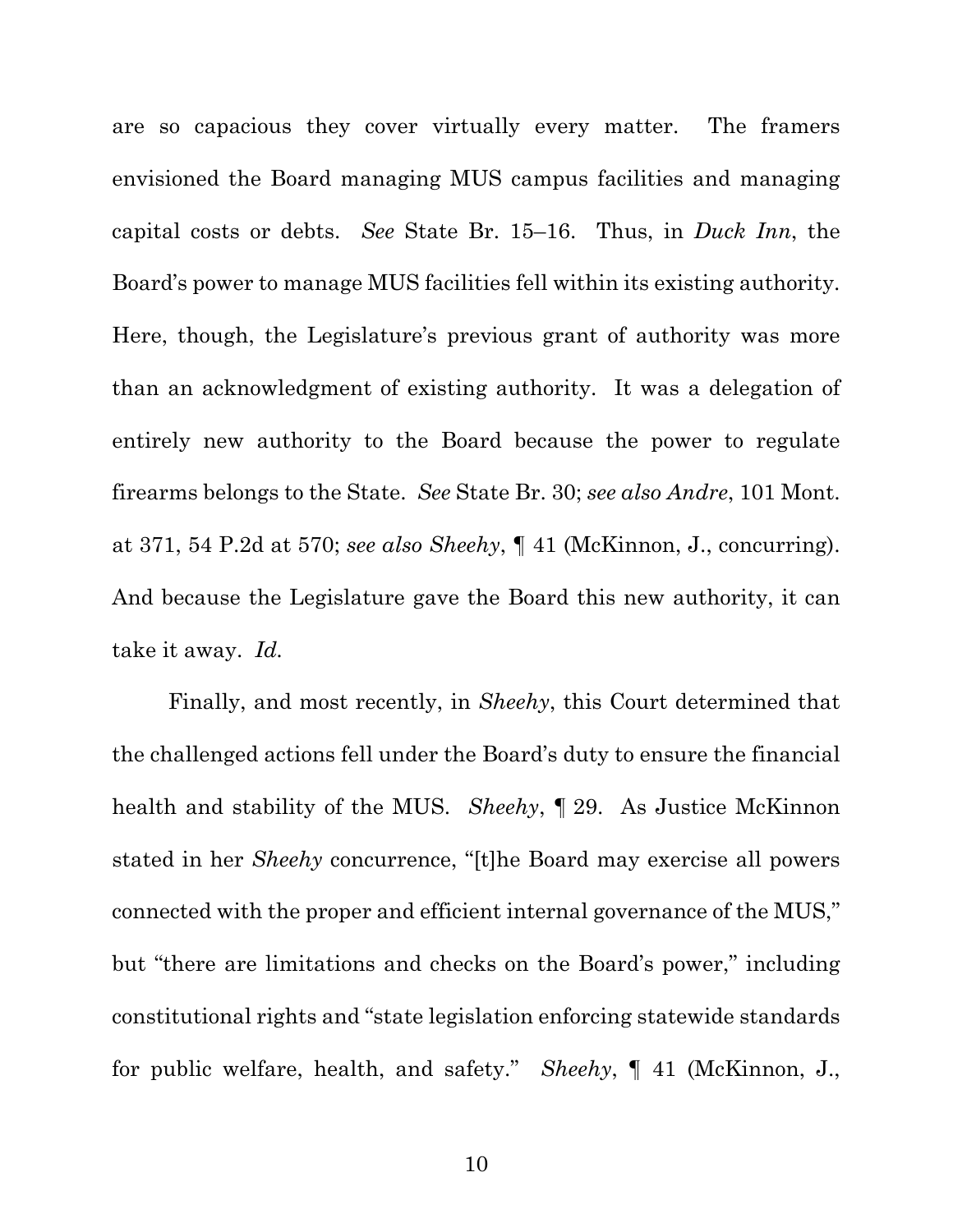concurring); *see Judge*, 168 Mont. at 449, 543 P.2d at 1332. Like in *Duck Inn*, this Court did not need to address the Board's authority outside the context of academic, administrative, and financial decisionmaking.

The Board attempts to get around its limited power by arguing that it must be able to do "all things necessary and proper to the exercise of its general powers." Board Br. 14. The Board explains that "[c]ontrol and supervision of college campuses necessarily requires the Board to control and supervise campus firearm policies," Board Br. 14, and that "[q]uite clearly, the Board cannot control and manage its campuses without the ability to set firearm policy for those campuses." Board Br. 17. But the Board bases these arguments on its premise that anything that will "affect the MUS and its campuses" falls within the Board's general powers. Board Br. 11. And yet again, it provides no limiting principle for this view of its own authority. Without such a limitation, the Board's premise would transform it into a fourth branch of government … or fifty-first state.

Likewise, the Board argues that it must have general control and supervision over the MUS, which necessarily requires the Board to regulate firearms on campus. Board Br. 14. But this, again, assumes

11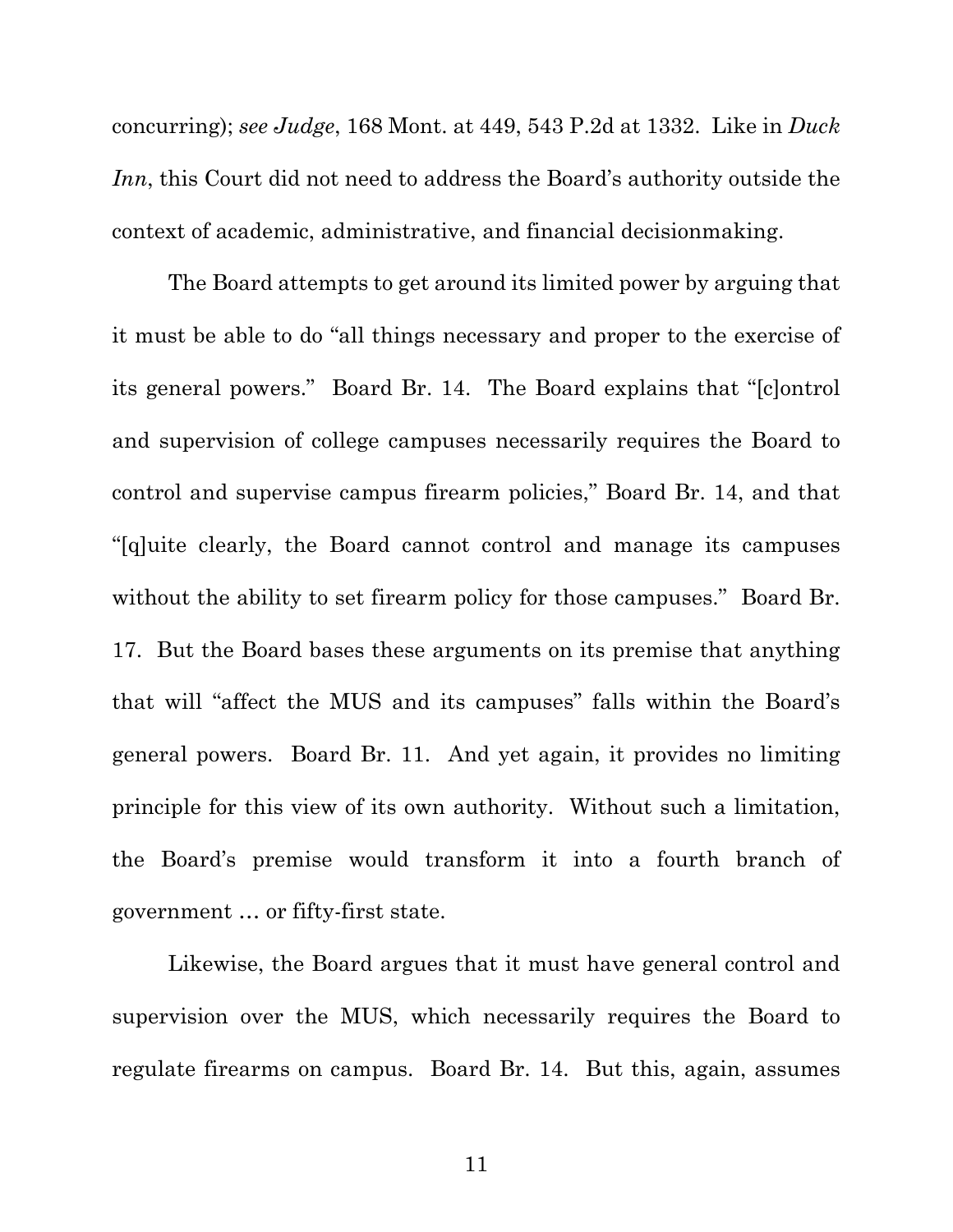that the Board's general powers are unlimited and that the Board—as it argues—has authority over anything and everything that affects the MUS campuses. Board Br. 11.

As explained above, though, these argument fails because the Board's general power is limited to academic, administrative, and financial decisionmaking. *See Sheehy*, ¶ 29; *Duck Inn*, 285 Mont. at 524, 949 P.2d at 1182; *Judge*, 168 Mont. at 443, 543 P.2d at 1329–30. The Board, therefore, can only do what is necessary and proper to exercise *these* powers. *See Sheehy*, ¶ 29. The Board's necessary and proper argument is based on the flawed assumption that the Board's general powers are unlimited.

### **C. The Board's policy arguments are unpersuasive.**

The Board also sets forth several policy arguments for why its interpretation of the Board's authority must be correct. The Board points to the fact that it meets six times a year, Board Br. 16, and that it considers input from numerous interested parties, Board Br. 21. Like the Board, though, the Legislature also takes input from numerous interested parties—including the Board itself, which brokered several deals to shape the final version of HB 102. *See* D.C. Doc. 21, Ex. 2-1;

12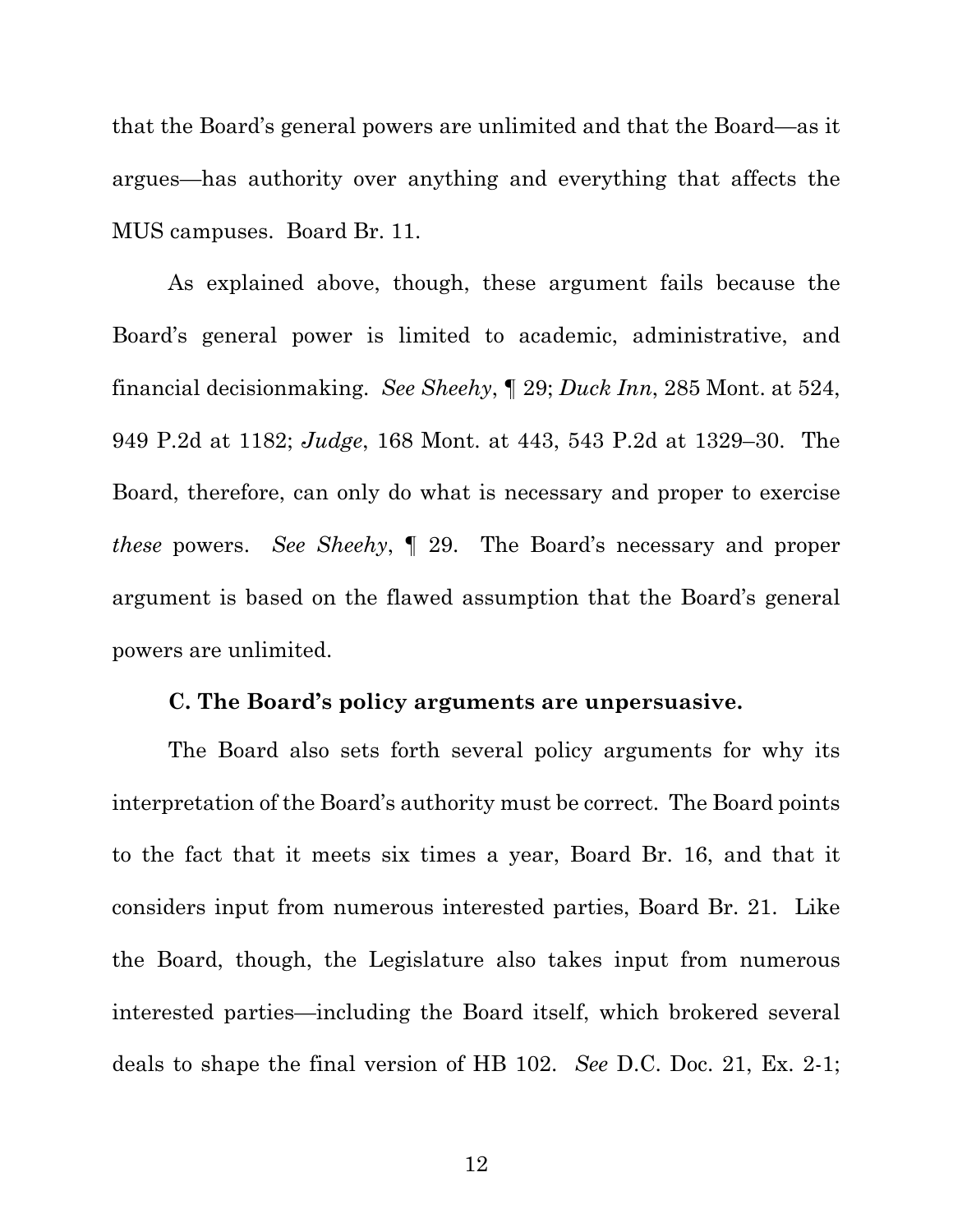State Br. 3. And the fact that the Board meets more frequently than the Legislature has no legal effect on the interpretation of the Board's constitutional authority.

### **II. Firearm regulation does not fall within the Board's academic, financial, or administrative authority.**

After the Board incorrectly reaches its absolutist reading of its own power, the Board then shifts tactics, arguing that if the Board's authority is limited to academic, financial, and administrative decisions, then firearm regulation falls within this range of authority because firearm policy impacts the financial stability of MUS. Board Br. 19. This argument, too, fails.

The Board points to the \$1 million appropriation and public comments about enrollment numbers. With respect to the appropriation that *the Board itself requested*, this funding is designated specifically for implementation of HB 102, so it does not impact the financial "stability" of MUS in the way the Board claims. If HB 102 is struck down, the Board gets no appropriation for its implementation. And if HB 102 is upheld, the appropriation goes directly towards the costs of implementing that bill. This is wholly unrelated to the financial "stability" of the MUS—it is not tied to the Board's power to manage finances but rather tied to this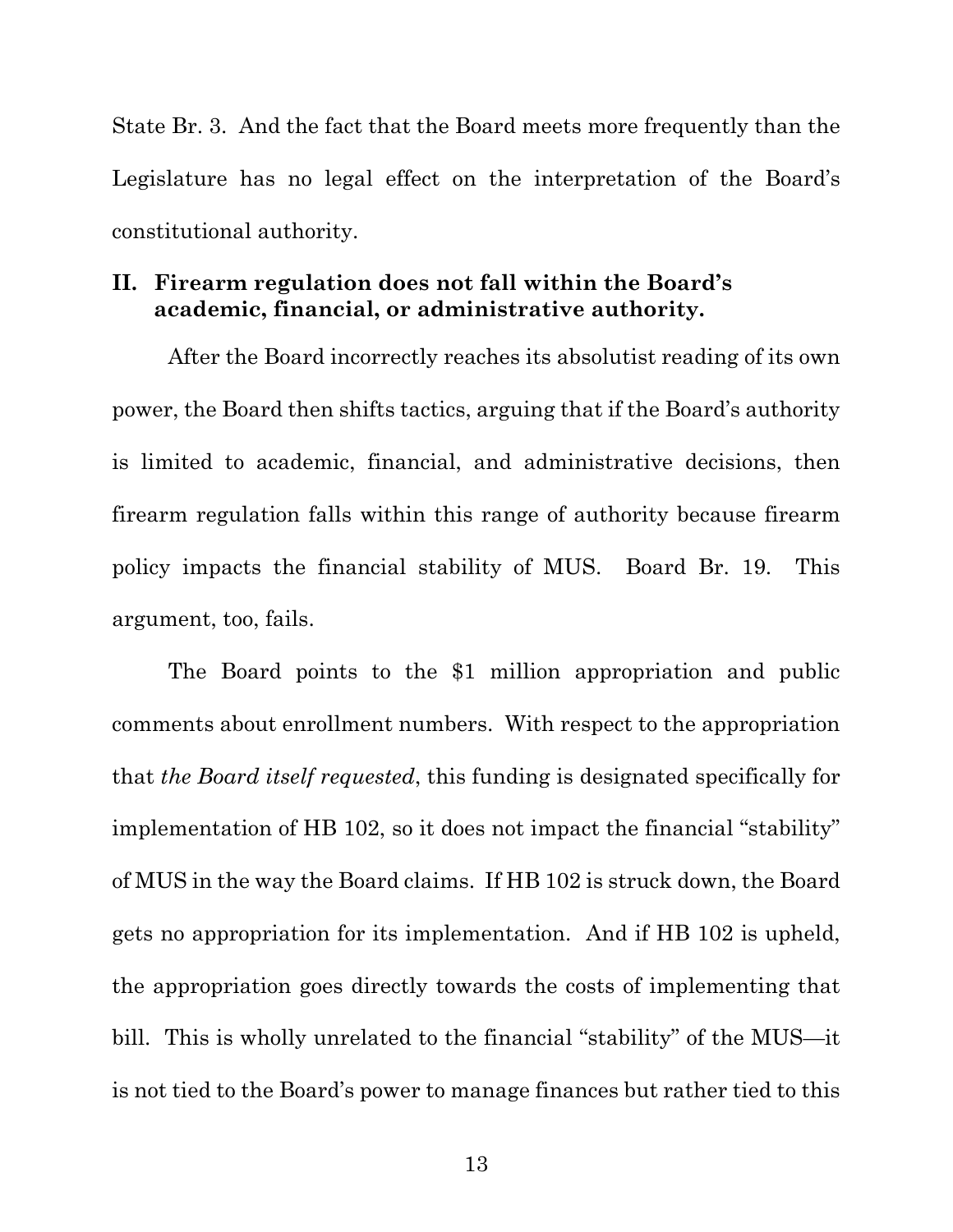specific bill. This appropriation by the Legislature cannot serve as the basis for an expansive interpretation of the Board's powers. If this is true, then again, there is no limitation to the Board's power. The Board asked for this money. And now it says that that money is the very reason why this law is unconstitutional.

With respect to the public comments about enrollment numbers, this is a disputed fact. *See* D.C. Doc. 87, 12 n.5. Because the parties both agreed—by filing motions for summary judgment—that there were no genuine disputes of material fact, the Board cannot now rely on these disputed facts as the basis for their legal argument. *See* State Br. 6 n.2.

Finally, there is no limiting principle to the Board's argument that firearm regulation is tied to the financial stability of the MUS.Under this theory, everything the Legislature does could have a financial impact on the MUS. For example, if the Legislature set the tax rate at a level the university system didn't like, the Board could not then set a lower tax rate because the higher tax rate impacts the financial stability of the university. *See* D.C. Doc. 84, 13. The Legislature's higher tax might require the university to pay higher salaries to attract faculty members and, in turn, attract quality students—this, of course, could impact the

14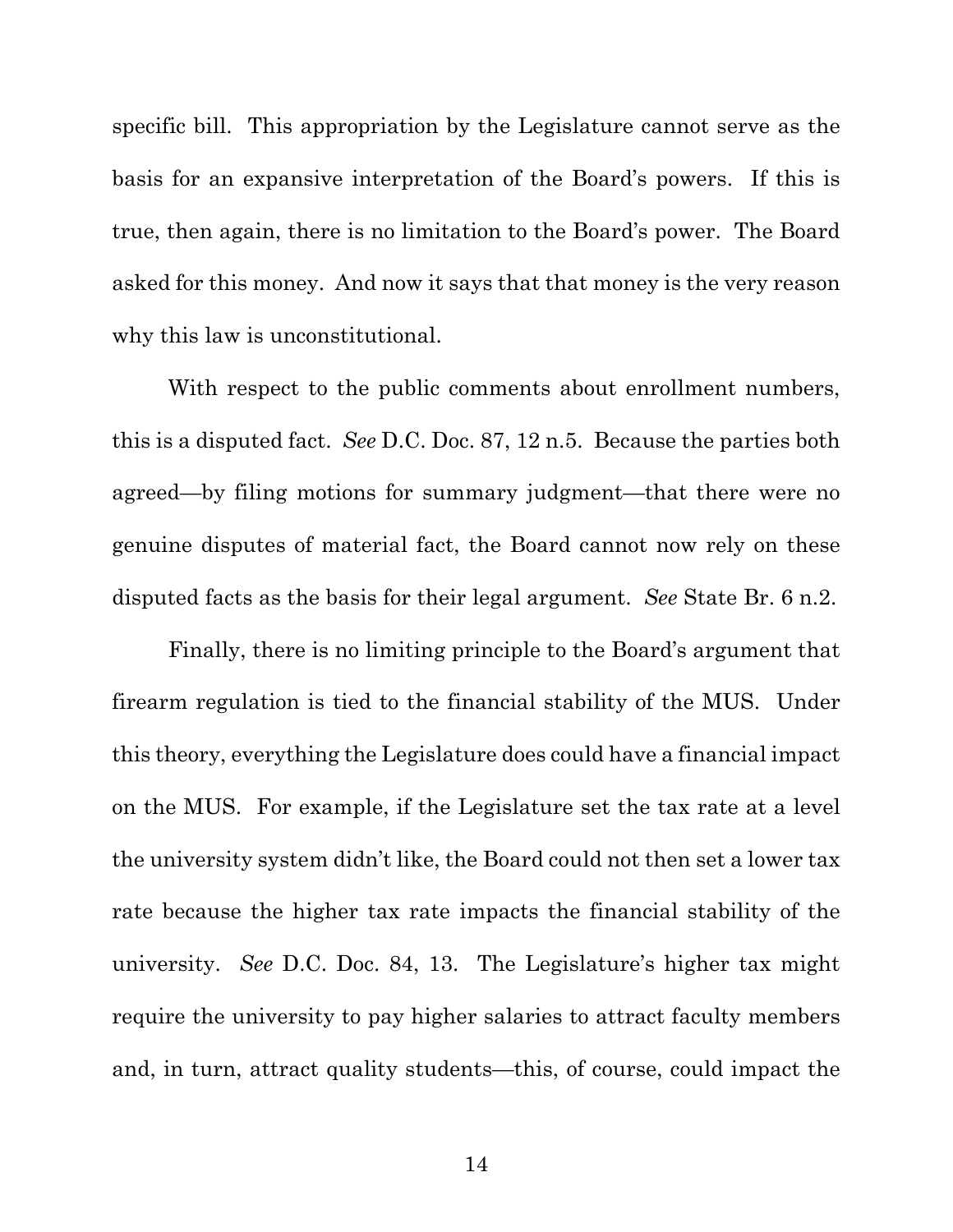finances of the MUS. But the Board obviously cannot set a different tax rate. Only the Legislature can do this. *See Koch v. Yellowstone Cnty.*, 243 Mont. 447, 451, 795 P.2d 454, 457 (1990).

 The Board next argues that it has the duty to protect the safety and health of students.<sup>1</sup> The State does not dispute that the Board plays an important role in protecting student health and safety. But it does not act alone. It acts in conjunction with the Legislature, which has the duty to enact statewide health and safety laws, including HB 102. *See Andre*, 101 Mont. at 371, 54 P.2d at 570; *see also Sheehy*, ¶ 41 (McKinnon, J., concurring). The Board cannot disregard these duly enacted laws of statewide application.

### **III. HB 102 is the law of the land, including on MUS campuses.**

The Legislature is still the Legislature on MUS campuses. The Board's only response is that the Board has full power, and this full power serves as a limitation on the Legislature's police power. Board Br. 29.

<sup>&</sup>lt;sup>1</sup> The Legislature gave the Board \$1 million to help implement HB 102, which it stated should be used for "firearms training, metal detectors for events, gun safes for campus resident housing, or awareness campaigns." HB 102, E-10. And the Board forfeited these funds when it brought this action challenging HB 102.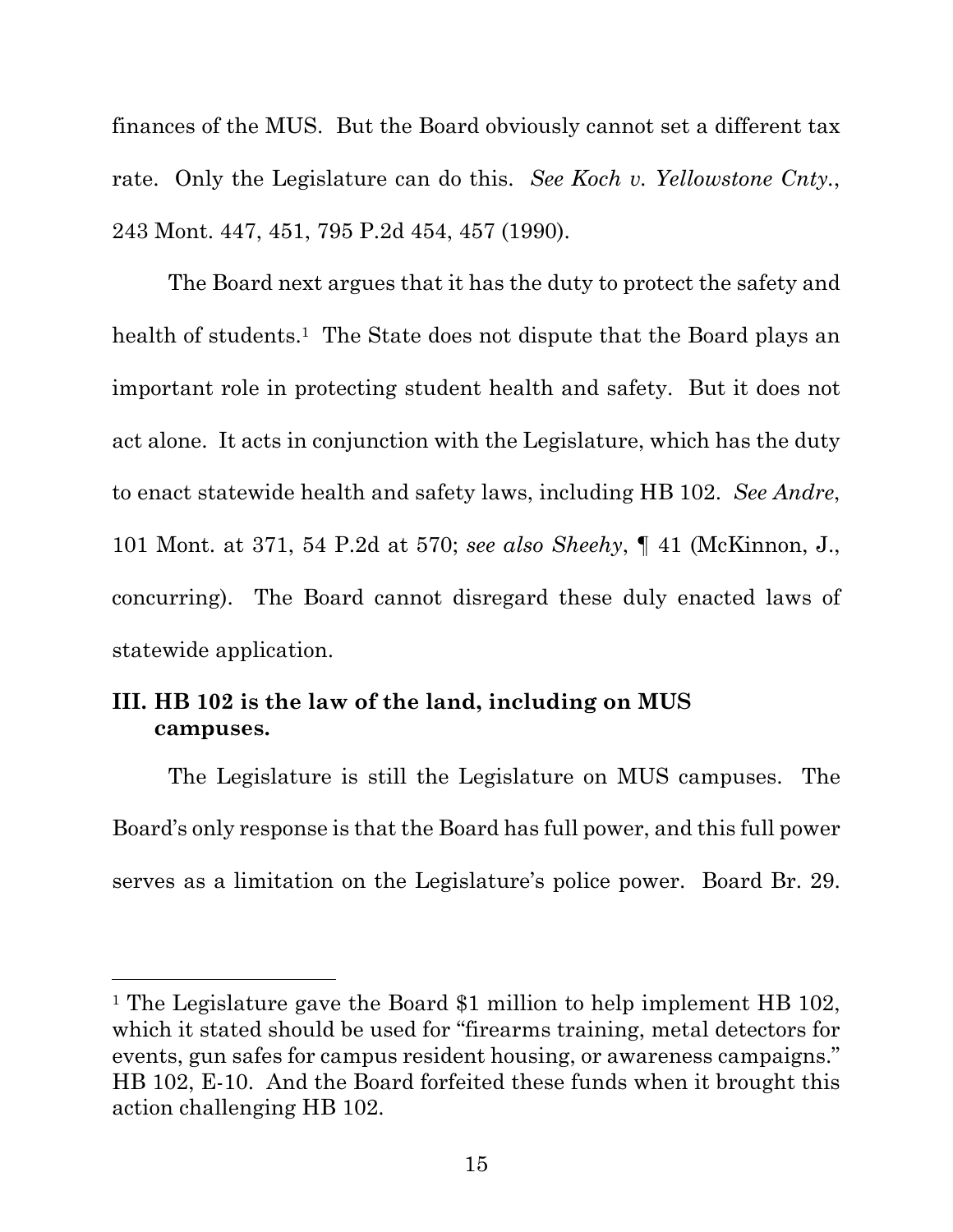But the Board bases its argument on a flawed reading of the Montana Constitution. *See supra* Section I.

HB 102 is a statewide health and safety law, and it applies on all state-owned property, including the MUS. The Legislature has the constitutional authority to pass laws, including health and safety laws under its police power. *See Andre*, 101 Mont. at 371, 54 P.2d at 570; *see also Sheehy*, ¶ 41 (McKinnon, J., concurring). Contrary to the district court's conclusion, Article X, Section 9 didn't create a separate, sovereign government—or even a separate branch of government. *Sheehy*, ¶ 11 n.1 ("The Board of Regents and its members, as well as the entire MUS, is an independent board within the executive branch."). The Board —like the Governor or any other Executive Branch actor—is therefore still subject to legislative acts. *See* State Br. 26.

In comparison, the Constitution grants the Board the limited authority to manage the MUS's academic, financial, and administrative affairs. *See Sheehy*, ¶ 29; *Duck Inn*, 285 Mont. at 524–25, 949 P.2d at 1182–83; *Judge*, 168 Mont. at 443–44, 543 P.2d at 1329–30. But this grant of authority does not free the Board from the constraints of state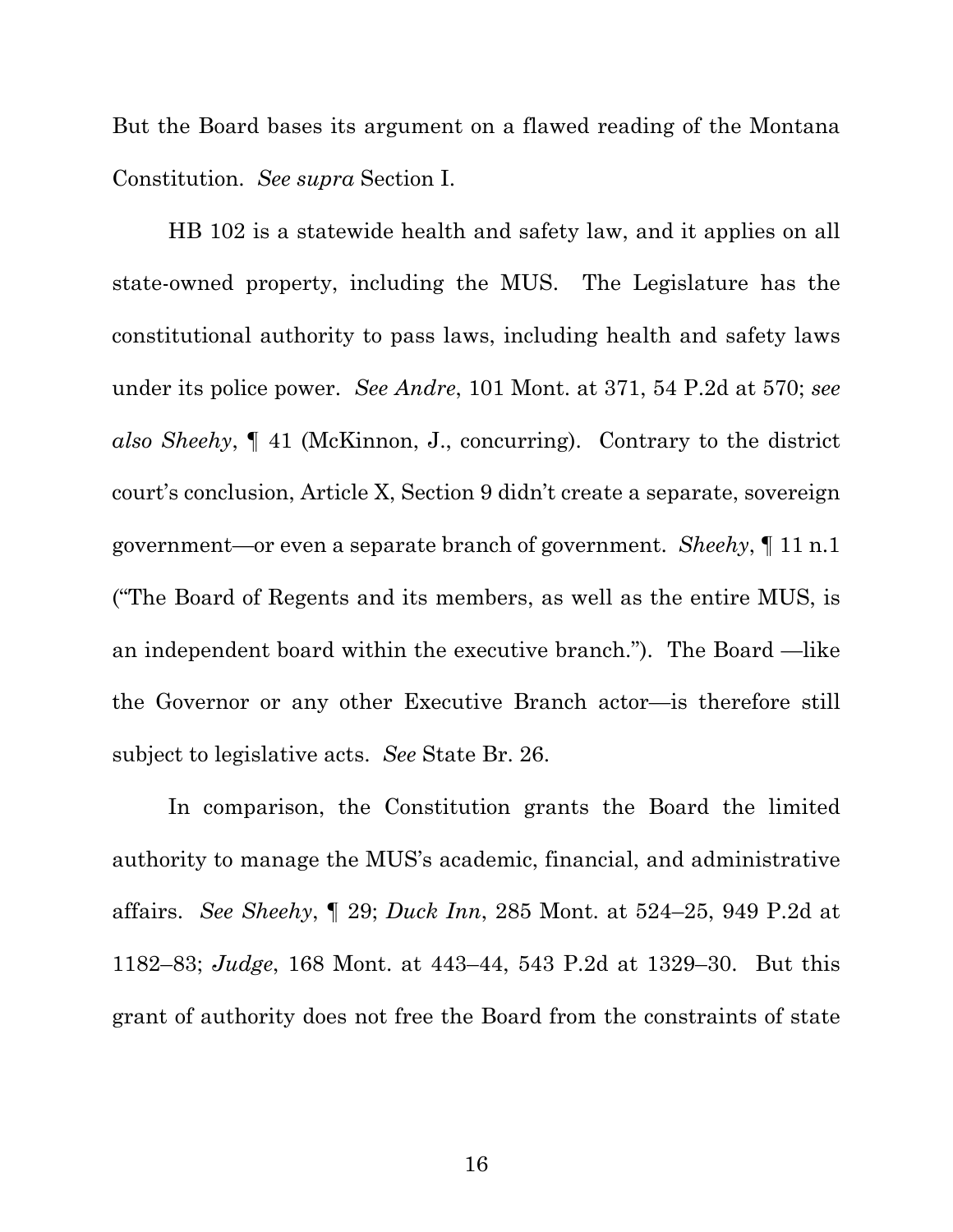law. *Id.*; *see also* State Br. 29–30. Accordingly, the Board must yield to the legislative enactment of HB 102.

#### **CONCLUSION**

The Board vigorously protests that its arguments necessarily elevate it to the status of a fourth branch of government. But that is exactly what its claim to exclusive authority over firearm regulation on campuses is. It allows the Board to veto a law simply because that act will "affect the MUS and its campuses" in some way it believes disagreeable. Board Br. 11. This Court—unlike the one below—should refuse to play the Board's semantic games. What the Board requests is a substantial transformation of Montana government—one not contemplated by the Constitution or fifty years of practice. The Legislature has the authority to enact generally applicable public safety laws that apply to the MUS. HB 102 is one such law. The Board is not above the law. This Court should therefore reverse the district court's decision.

DATED this 28th day of March, 2021.

AUSTIN KNUDSEN Montana Attorney General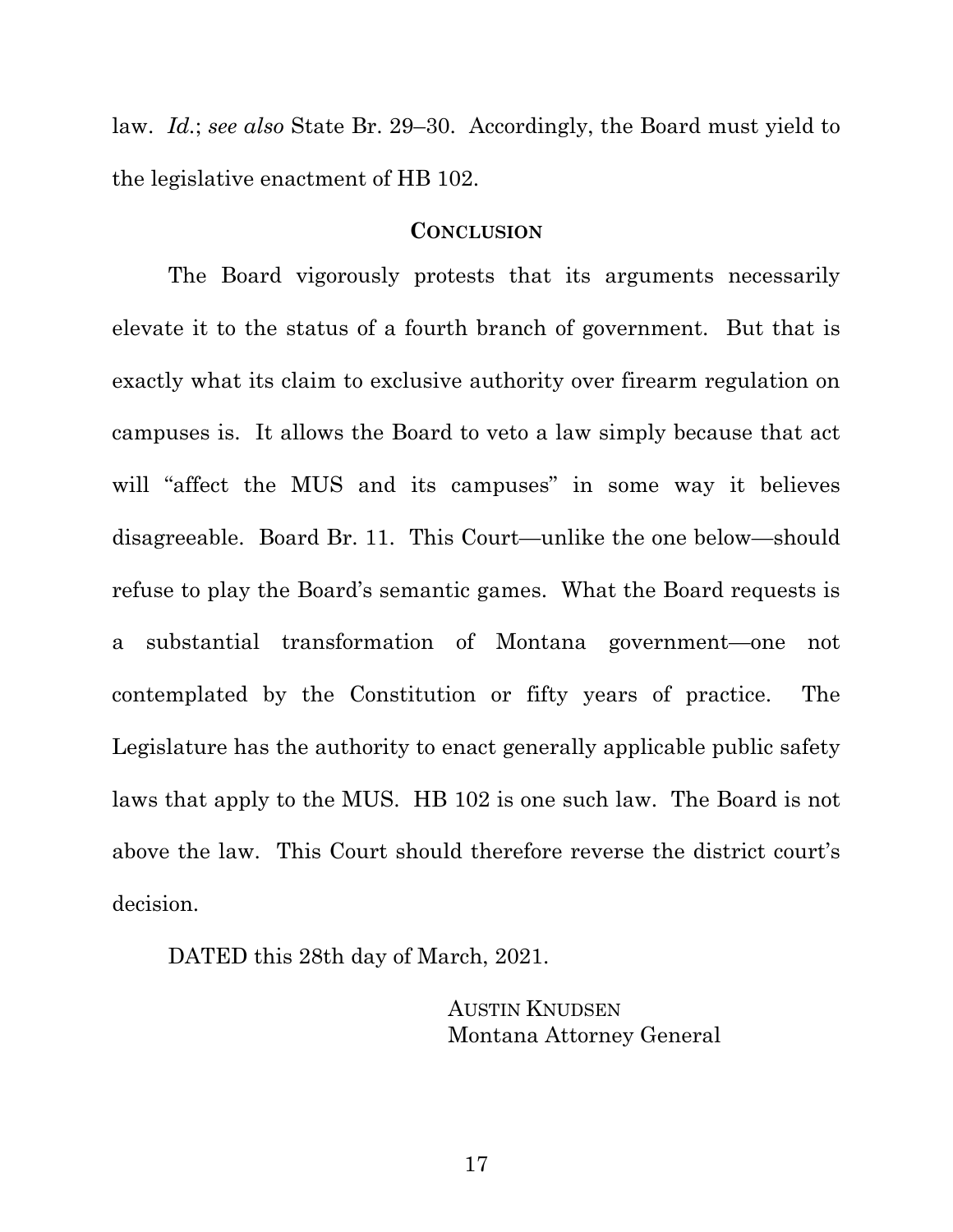KRISTIN HANSEN *Lieutenant General* 

DAVID M.S. DEWHIRST *Solicitor General* 

*/s/ Kathleen L. Smithgall* KATHLEEN L. SMITHGALL  *Assistant Solicitor General*  215 North Sanders P.O. Box 201401 Helena, MT 59620-1401 p. 406.444.2026 kathleen.smithgall@mt.gov

*Attorney for Defendant and Appellant*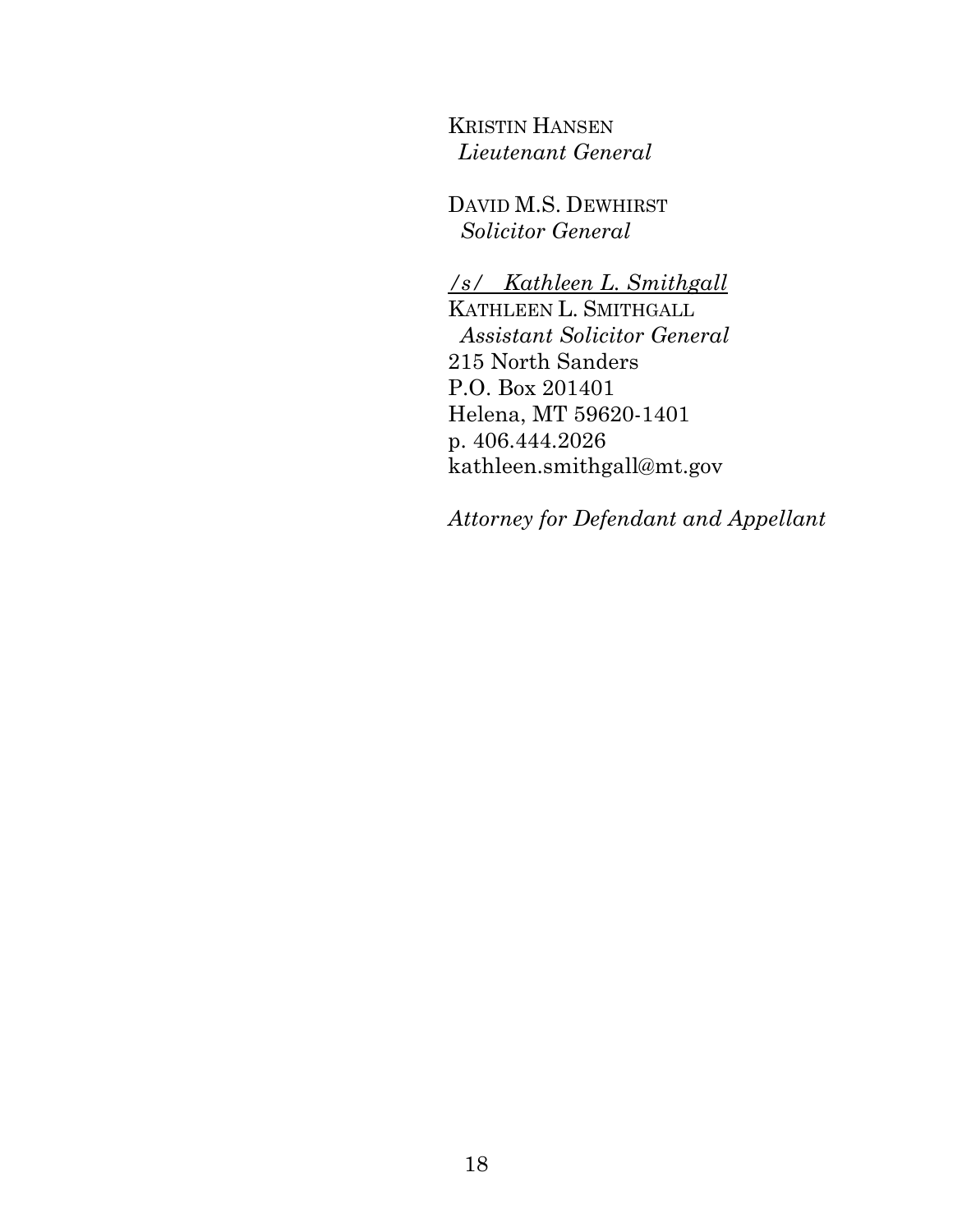#### **CERTIFICATE OF COMPLIANCE**

 Pursuant to Rule 11 of the Montana Rules of Appellate Procedure, I certify that this principal brief is printed with a proportionately spaced Century Schoolbook text typeface of 14 points; is double-spaced except for footnotes and for quoted and indented material; and the word count calculated by Microsoft Word for Windows is 3,463 words, excluding certificate of service and certificate of compliance.

> */s/ Kathleen Smithgall*  KATHLEEN SMITHGALL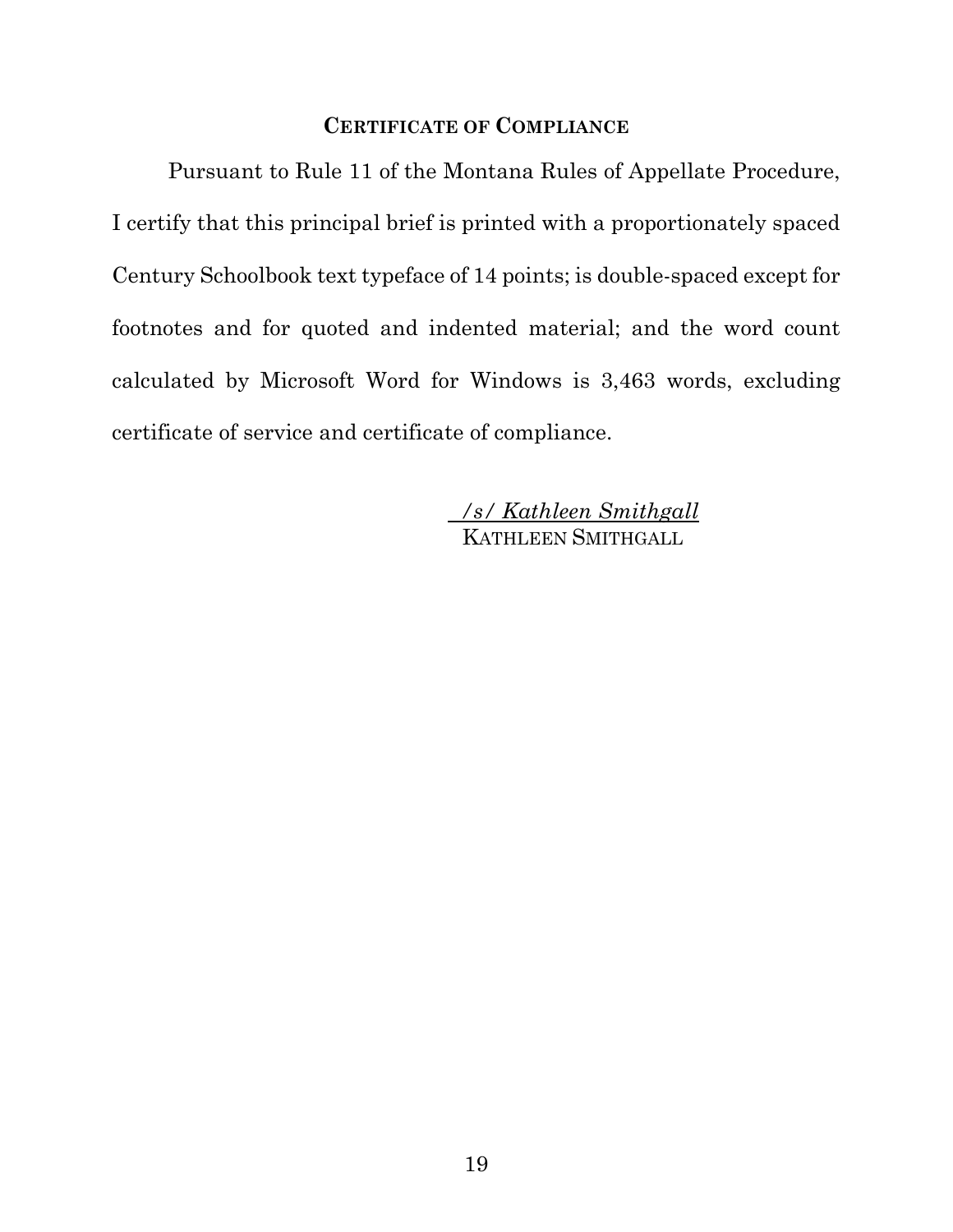#### **CERTIFICATE OF SERVICE**

I, Kathleen Lynn Smithgall, hereby certify that I have served true and accurate copies of the foregoing Brief - Appellant's Reply to the following on 03-28-2022:

Martha Sheehy (Attorney) P.O. Box 584 Billings MT 59103 Representing: Montana Board of Regents of Higher Education Service Method: eService

Emily Jayne Cross (Attorney) 401 North 31st Street Suite 1500 P.O. Box 639 Billings MT 59103-0639 Representing: Montana Board of Regents of Higher Education Service Method: eService

Brianne McClafferty (Attorney) 401 North 31st Street, Suite 1500 P. O. Box 639 Billings MT 59103-0639 Representing: Montana Board of Regents of Higher Education Service Method: eService

Kyle Anne Gray (Attorney) P.O. Box 639 Billings MT 59103 Representing: Montana Board of Regents of Higher Education Service Method: eService

David M.S. Dewhirst (Govt Attorney) 215 N Sanders Helena MT 59601 Representing: State of Montana Service Method: eService

Quentin M. Rhoades (Attorney) 430 Ryman St. 2nd Floor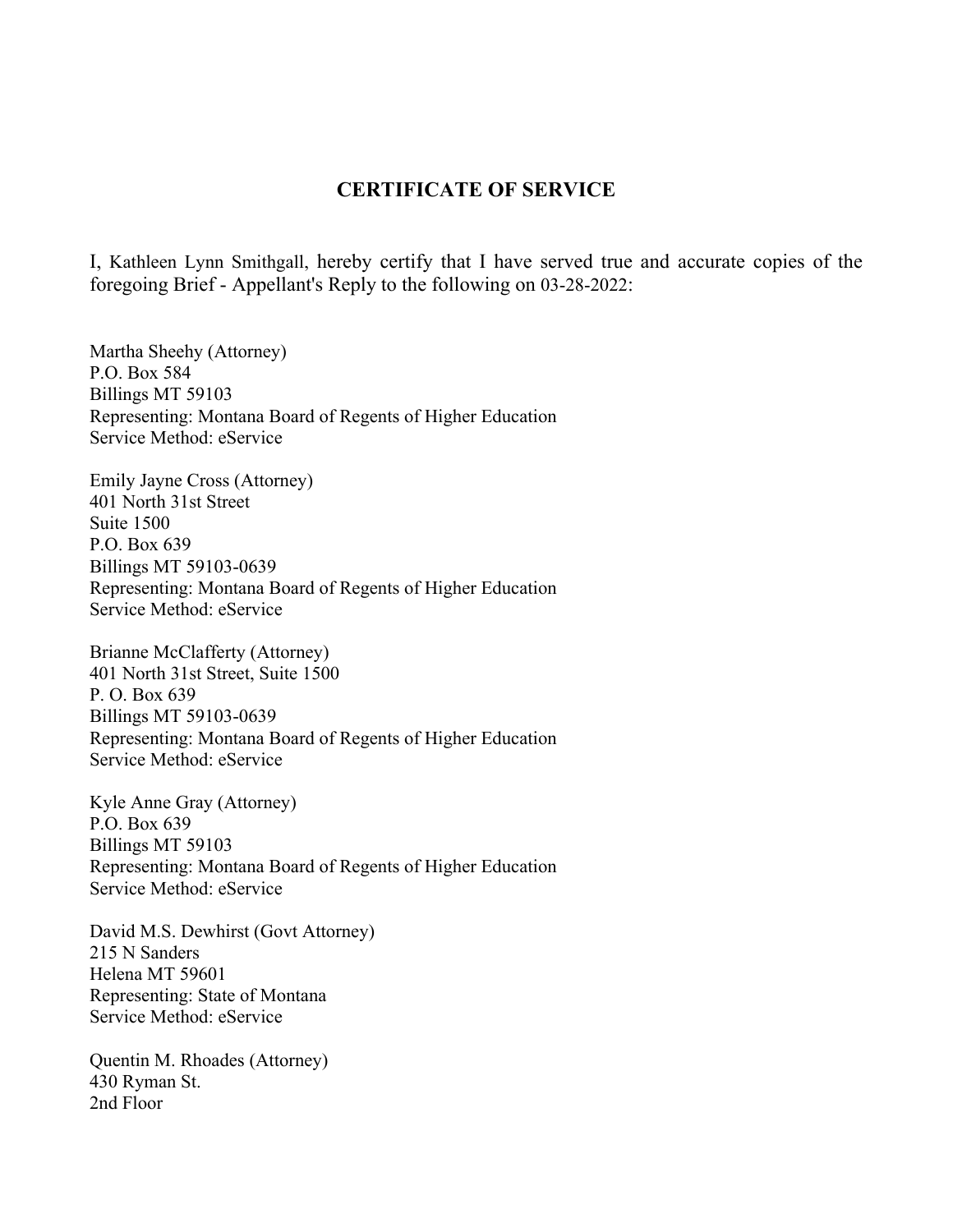Missoula MT 59802 Representing: Montana Shooting Sports Association, Inc., Second Amendment Foundation, Idaho Second Amendment Alliance, Madison Society Foundation, Inc. Service Method: eService

Stephen H.G. ('Greg') Overstreet (Attorney) 300 Main Street, Suite 203 Stevensville MT 59870 Representing: Seth Berglee, 80 Legislators Service Method: eService

Palmer A. Hoovestal (Attorney) 608 Lincoln Rd. West Helena MT 59602 Representing: Western Montana Fish & Game Association Service Method: eService

Logan Paul Olson (Attorney) 9 Wilson Street Flaxville MT 59222 Representing: Daniels County Service Method: eService

Louis C. Villemez (Attorney) ASUM Legal Services 32 Campus Drive University Center, RM 116 Missoula MT 59812 Representing: Associated Students of the University of Montana Service Method: eService

James H. Goetz (Attorney) PO Box 6580 Bozeman MT 59771-6580

Representing: Montana Federation of Public Employees, Montana University System Faculty Association Representatives, Associated Students of the University of Montana, Faculty Senate of Montana State University, Steve Barrett, Robert Knight, Lawrence Pettit, Joy C. Honea, Annjeanette Belcourt, Franke Wilmer, Montana Public Interest Research Group, Ashley Phelan, Joseph Knappenberger, Nicole Bondurant Service Method: eService

Ali Bovingdon (Attorney) 1301 E. 6th Street P.O. Box 200801 Helena MT 59620-0801 Representing: Montana Board of Regents of Higher Education Service Method: E-mail Delivery